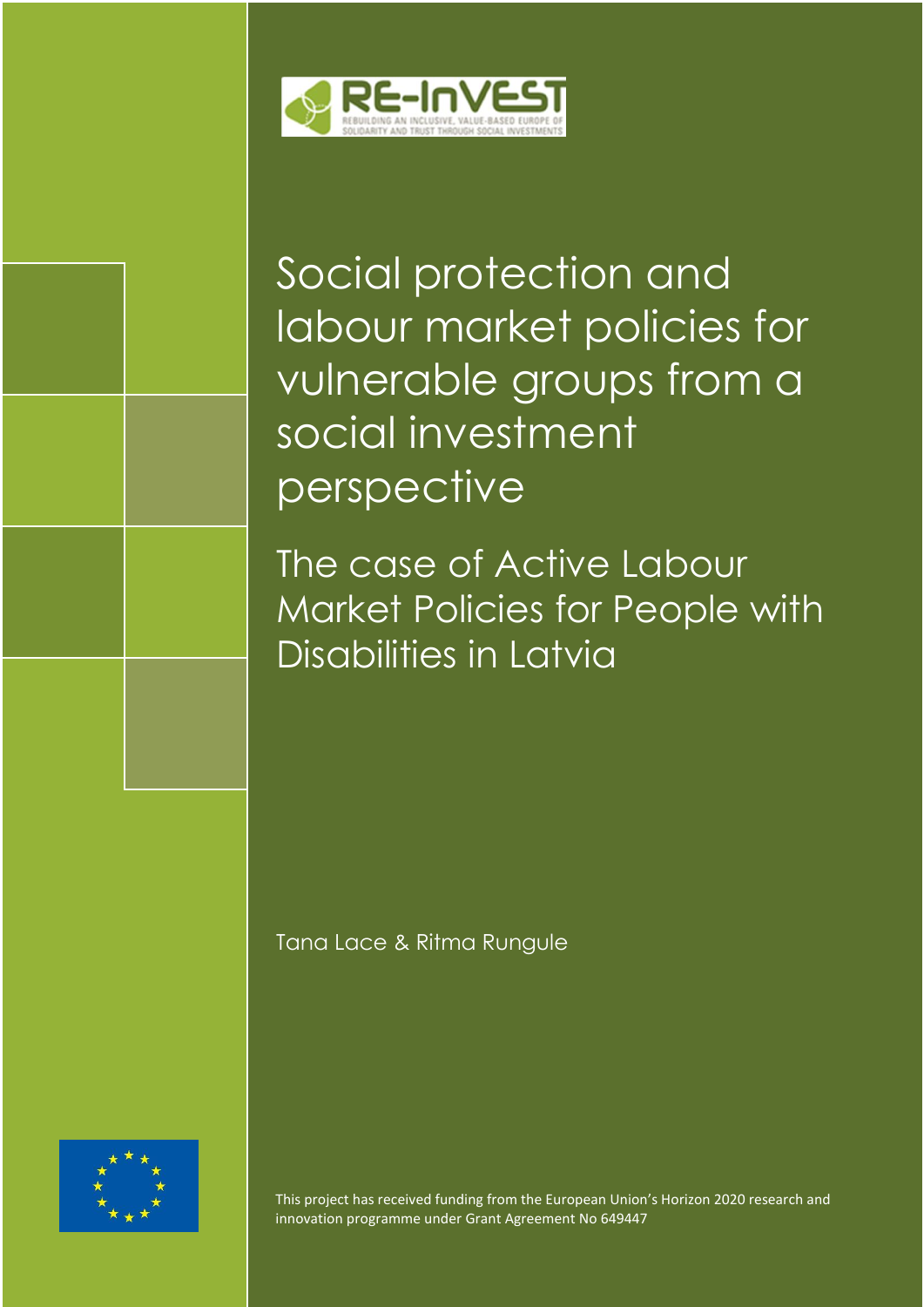*This report constitutes Deliverable 5.1 'Seven national papers on recent developments in ALMP and social protection, from a social investment perspective*'*, for Work Package* 5 *of the RE-InVEST project.*

#### October 2017

© 2017 – RE-INVEST, Rebuilding an Inclusive, Value-based Europe of Solidarity and Trust through Social Investments – project number 649447

**General contact:** [info@re-invest.eu](mailto:info@re-invest.eu)

p.a. RE-InVEST HIVA - Research Institute for Work and Society Parkstraat 47 box 5300, 3000 LEUVEN, Belgium

**For more information** Tana.Lace@rsu.lv

**Please refer to this publication as follows:**

Lace, T. & Rungule, R. (2017). *Social protection and labour market policies for vulnerable groups from a social investment perspective. The case of Active Labour Market Policies for People with Disabilities in Latvia* (RE-InVEST working paper series D5.1). Riga: RSU/Leuven: HIVA-KU Leuven.

Information may be quoted provided the source is stated accurately and clearly.

This publication is also available via<http://www.re-invest.eu/>

This publication is part of the RE-InVEST project, this project has received funding from the European Union's Horizon 2020 research and innovation programme under Grant Agreement No 649447.

The information and views set out in this paper are those of the author(s) and do not necessarily reflect the official opinion of the European Union. Neither the European Union institutions and bodies nor any person acting on their behalf may be held responsible for the use which may be made of the information contained therein.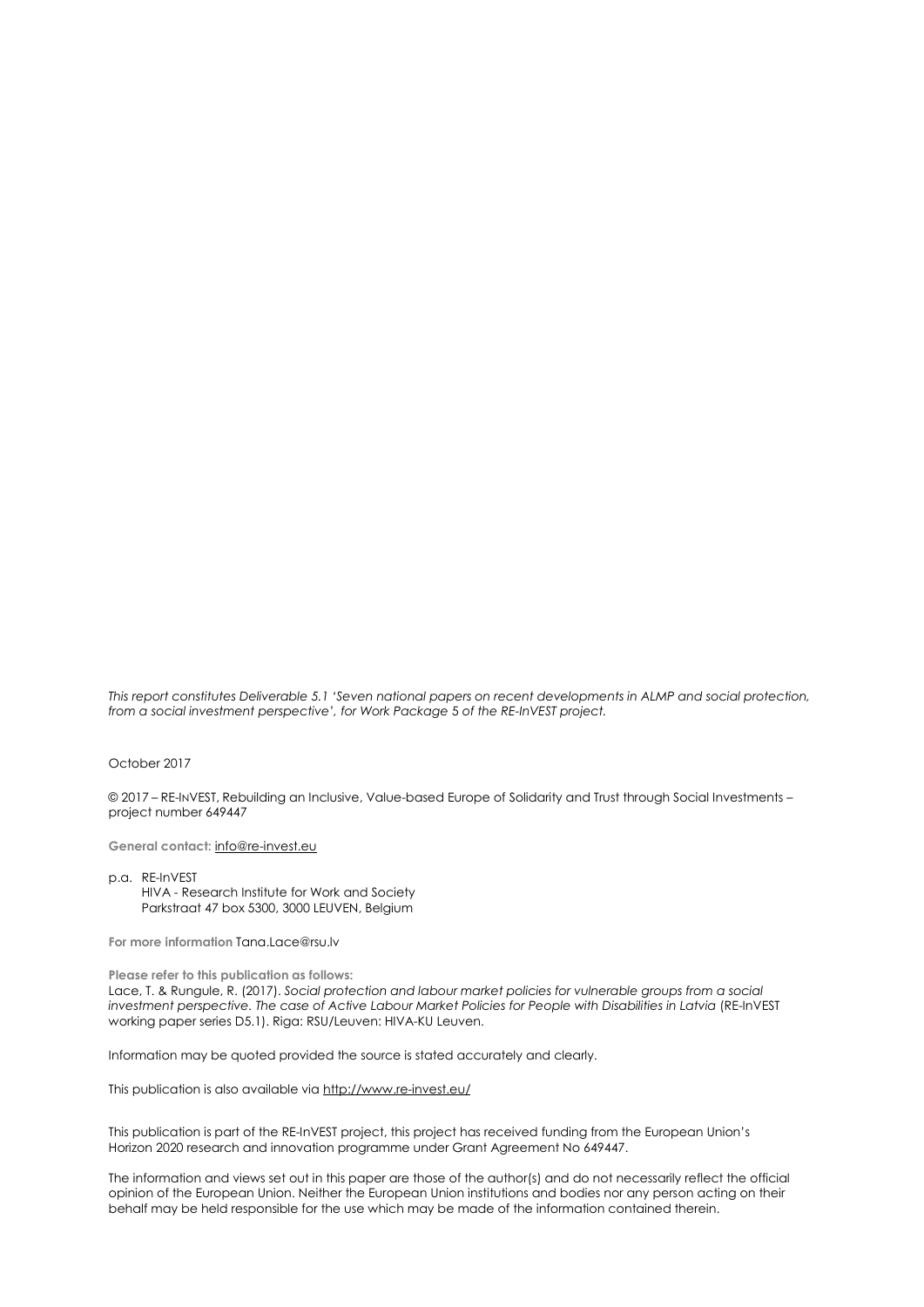## **Executive summary**

This report was prepared in the framework of the Europe H2020 project 'Rebuilding an inclusive, value based Europe of solidarity and trust through social investments' (RE-InVEST). The project adopts a participative approach that lends a voice to vulnerable groups and civil society organisations. The theoretical framework applied in the RE-InVEST project builds on a human rights and capabilities approach.

The evaluation of national/regional policies were carried out through participatory qualitative research from the perspective of the most vulnerable groups. Mixed focus groups were implemented this research in 8 countries (EN, IE, PT, CH, LV, BE, FR, AT). The analyses were carried out by the local partners, who consist of NGOs and/or research institutions.

The focus of the research on the disabled unemployed has been chosen because employment is becoming an increasingly more significant problem among persons with disabilities. In recent years Latvia has devoted increasing attention to ALMPs, which range from career counselling and job placement services to training programmes and hiring subsidies. In December 2015 the Government approved the Implementation plan from 2015-2017 of the Guidelines on the Implementation of the UN Convention on the Rights of Persons with Disabilities 2014-2020. The Implementation Plan includes measures to promote people with disabilities' integration into the labour market and their acquisition, development and improvement of work skills.

This report examines in what extend disabled unemployed have benefited from ALMP measures, how these measures meet their needs accordingly assessing the role of social protection and active labour market policies (ALMPs) from a social investment perspective. Particular attention was paid to the difficulties of integration into the labor market of the people with disabilities.

The disabled unemployed recommendations for improvement ALMP measures are the following:

- It is necessary to provide training for specialists of the SEA who work with disabled unemployed persons.

- One of the most significant problems that needs to be addressed to improve ALMP measures for people with disabilities is the implementation of a more personalised approach. The range of services should be developed and appropriate for the various types and severity of disability. It is necessary to expand the range of activities offered by the SEA to people with disabilities. In addition, it should be taken into account the regional specifics, labour market demand in the regions.
- The disabled unemployed need more support and encouragement from the staff of the SEA which also means that it is necessary to educate specialists of the SEA for work with the disabled unemployed taking into consideration their specific needs and options to ensure respect for their human rights and their freedom to make their own choices.
- Accessibility of the environment and the transport issues should be addressed. Much more attention should be paid to the quality of the offered jobs for the unemployed people with disabilities, they cannot be in their majority only low-paid jobs requiring low or no qualifications at all.

The RE-InVEST consortium has jointly developed the PAHRCA – a methodology that combines principles of Participatory Action research with Human Rights and Capability Approaches. This qualitative, participatory research does not produce representative results but rather aims to deepen the understanding of Active Labour Marketing Policies (ALMP) and Social Protection (SP) impacts on the lives of vulnerable people and give them a voice.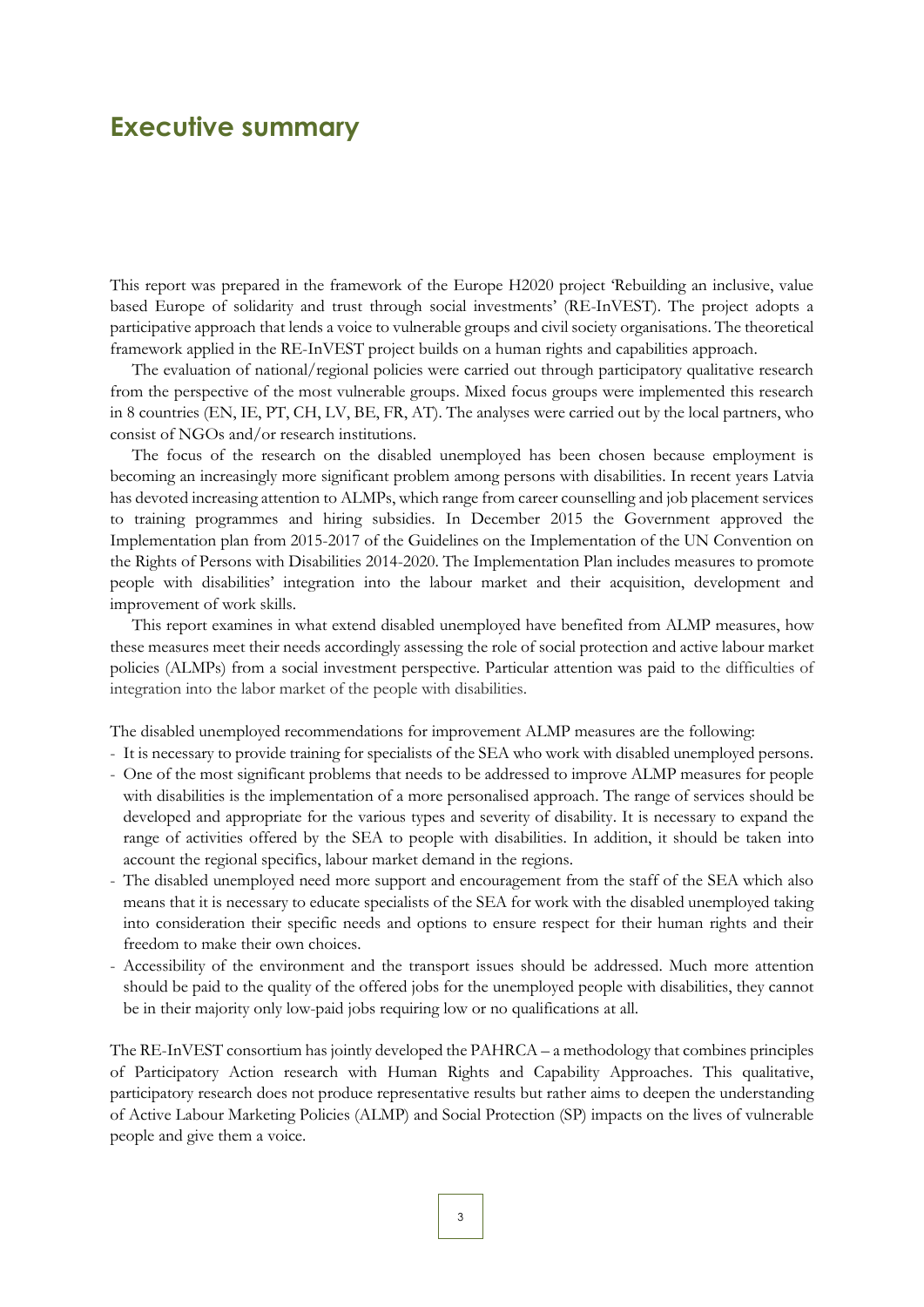# **Contents**

|     | List of tables                                                                                                                                                   |          |  |
|-----|------------------------------------------------------------------------------------------------------------------------------------------------------------------|----------|--|
|     | List of figures                                                                                                                                                  | 6        |  |
| 1.  | Introduction                                                                                                                                                     | 7        |  |
| 2.  | <b>Theoretical and Methodological Approach</b>                                                                                                                   | 9        |  |
| 3.  | <b>National Context</b>                                                                                                                                          | 13       |  |
| 3.1 | Relevant economic and socio-demographic shifts                                                                                                                   | 13       |  |
| 3.2 | National and Regional trends Social Protection and ALMP                                                                                                          | 15       |  |
| 4.  | Analysis of policy measures                                                                                                                                      | 19       |  |
| 4.1 | Discussing social welfare paradigms                                                                                                                              | 19       |  |
| 4.2 | Employment problems of persons with disabilities                                                                                                                 | 20       |  |
| 4.3 | Activation of the long-term unemployed and provision of services<br>Employment support service for persons with disabilities in Riga: experience of the<br>4.3.1 | 22       |  |
|     | NGO 'Apeirons'                                                                                                                                                   | 23       |  |
| 4.4 | 4.3.2<br>Assessment of the employment support activities<br>Subsided employment measures                                                                         | 24<br>24 |  |
|     | 4.4.1<br>Experience of a subsidized work place                                                                                                                   | 25       |  |
|     | Assessment of the subsidized work place<br>4.4.2                                                                                                                 | 26       |  |
| 4.5 | ALMP from the Social Investment, Human Rights and Capability Approach perspective                                                                                | 27       |  |
| 4.6 | Evaluation of 'effectiveness' at the collective level: NGO role                                                                                                  | 29       |  |
| 5.  | Conclusion                                                                                                                                                       | 30       |  |
|     | <b>Bibliography</b>                                                                                                                                              | 32       |  |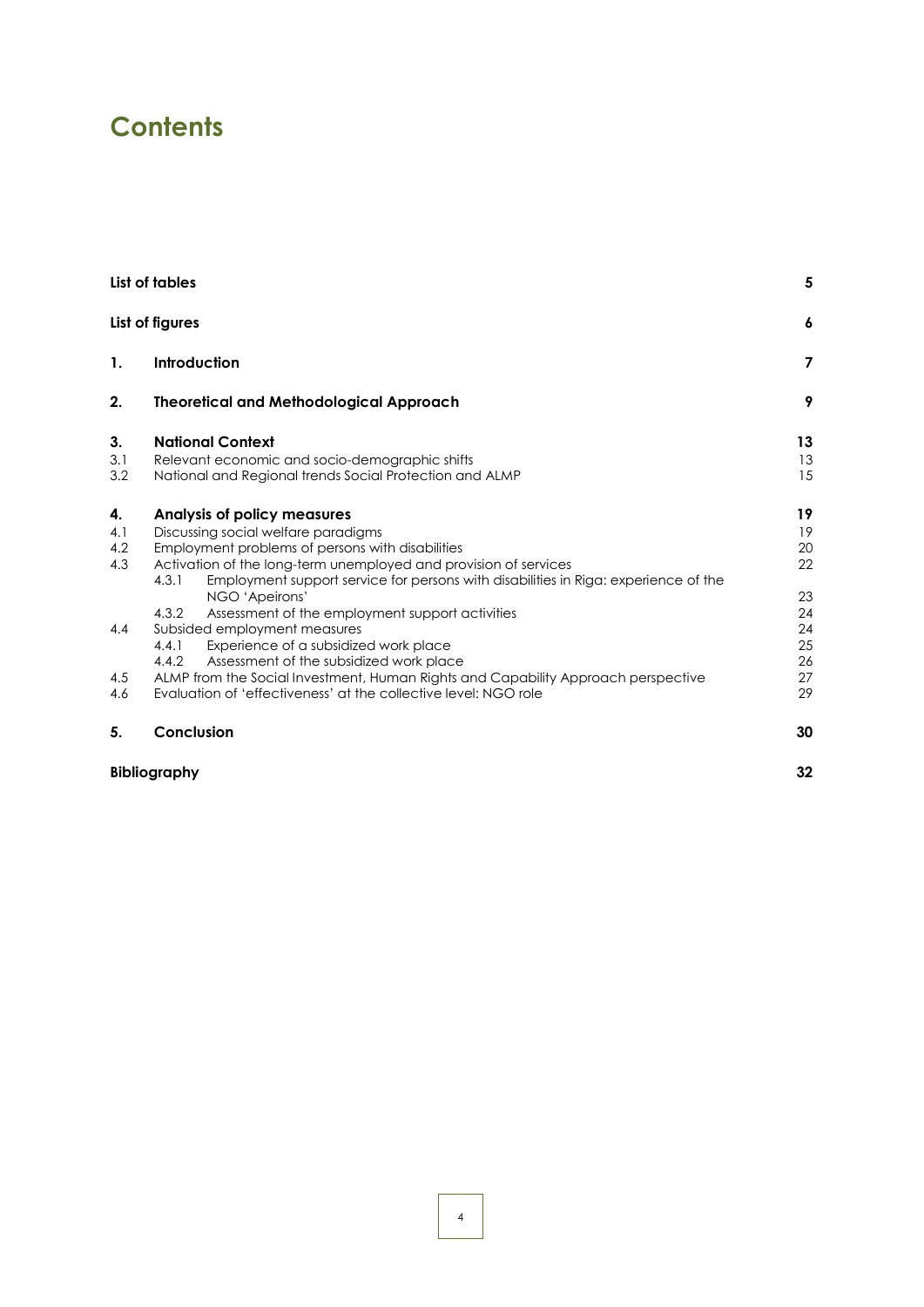# <span id="page-4-0"></span>**List of tables**

| Table 2.1 | Involved target groups and research topics                                      |    |
|-----------|---------------------------------------------------------------------------------|----|
| Table 2.2 | Research Methods                                                                |    |
| Table 3.1 | Employment of people with disabilities in Latvia                                |    |
| Table 4.1 | The assessment of social care and social benefits in 2008 by Latvian population | 20 |
|           |                                                                                 |    |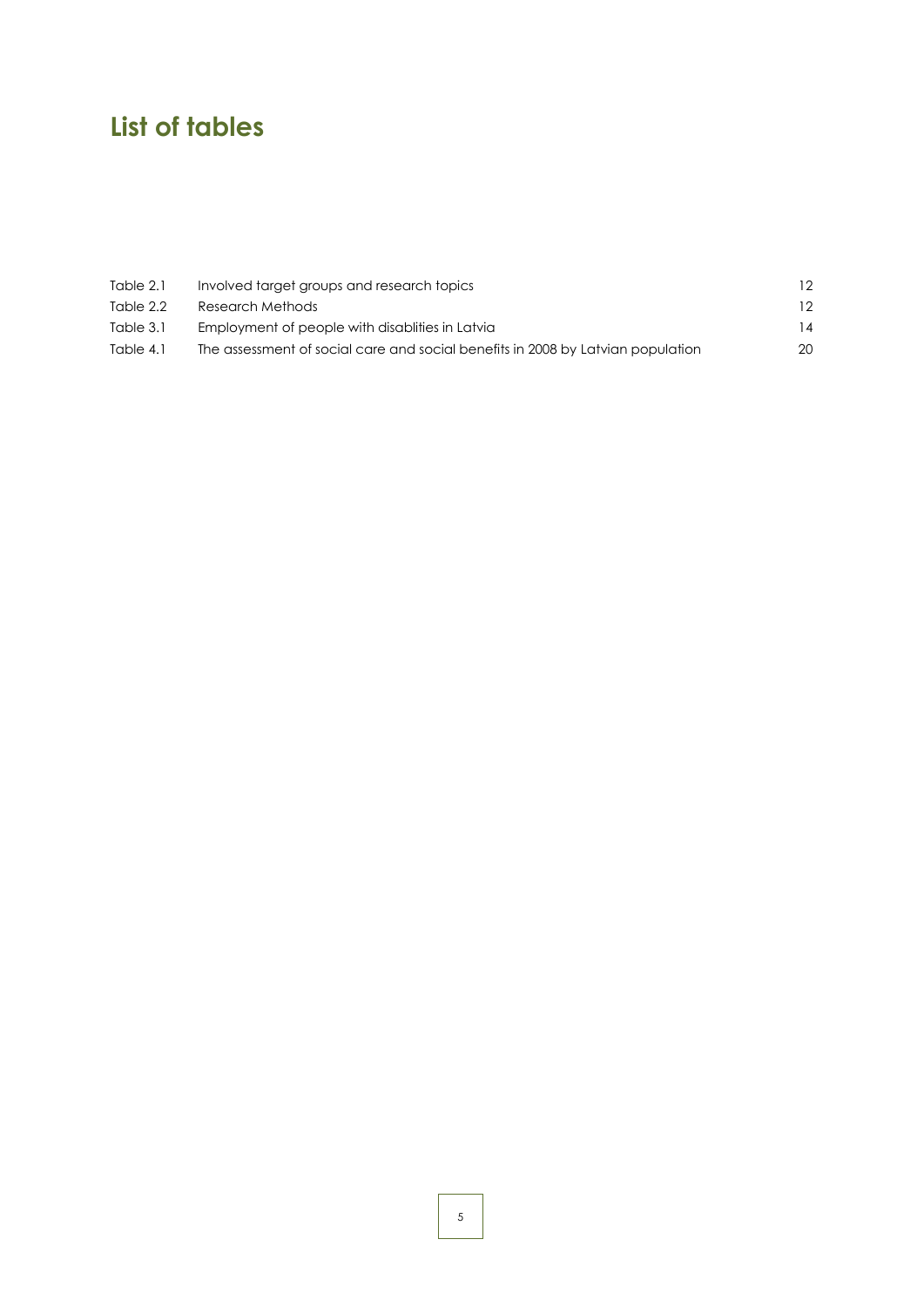# <span id="page-5-0"></span>**List of figures**

Figure 2.1 [From human rights and capabilities to individual wellbeing](#page-8-1) example 2.1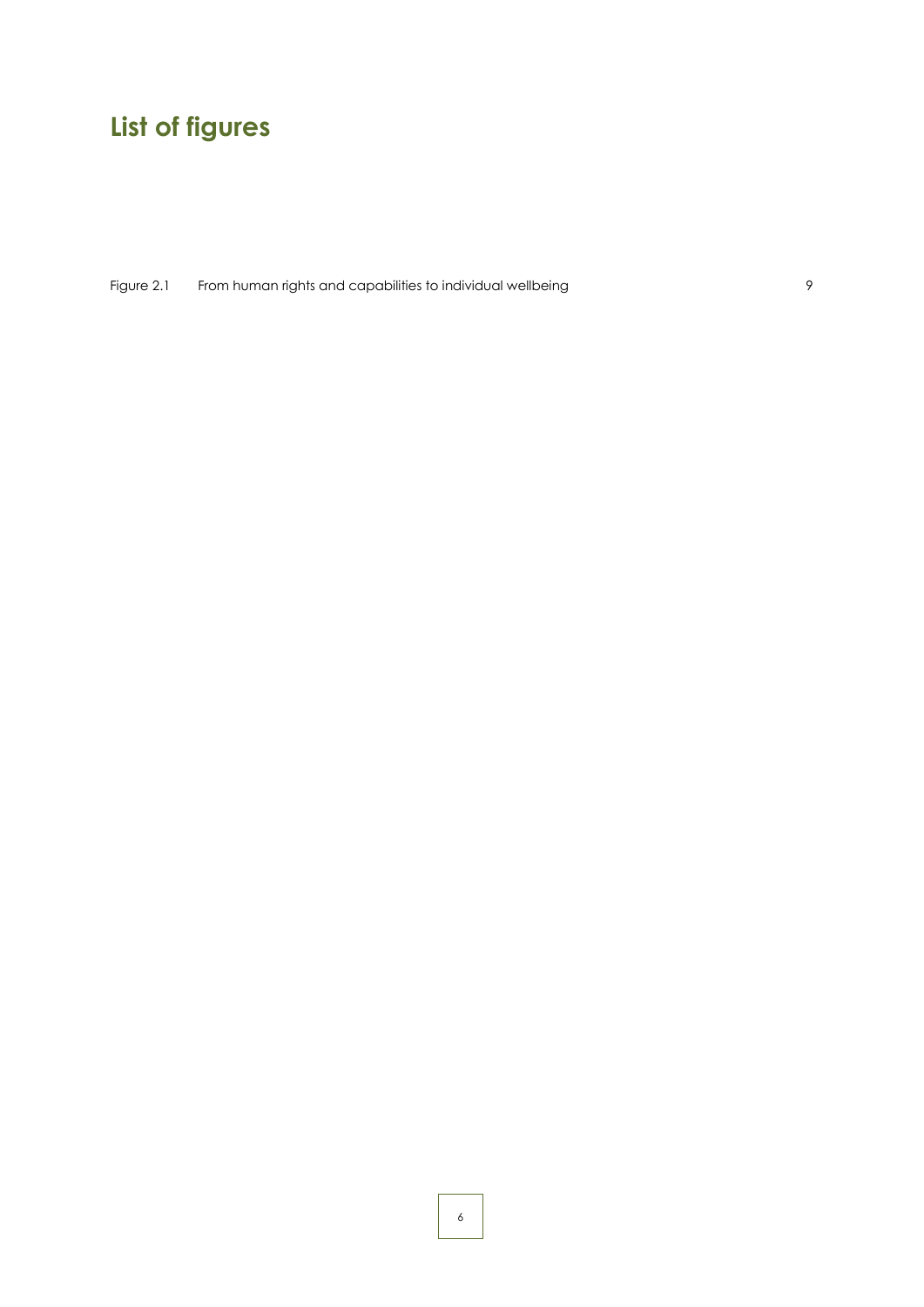## <span id="page-6-0"></span>**1. Introduction**

This report is prepared in the framework of the Europe H2020 project 'Rebuilding an inclusive, value based Europe of solidarity and trust through social investments' (RE-InVEST). The RE-InVEST project aims to contribute to a more solidary and inclusive EU, through an inclusive, powerful and effective social investment strategy at EU level. Moreover, the project itself adopts a participative approach that gives voice to vulnerable groups and civil society organisations. The RE-InVEST consortium consists of members of the informal network 'the Alliances to fight Poverty', a network of civil society organisations, trade unions, policy makers and academics coordinated by the Flemish Christian labour movement beweging.net, and committed to a more inclusive Europe. The consortium covers a broad range of European countries, both geographically (12 countries, 13 regions) and in terms of representation of different welfare and labour market traditions. The analyses are carried out by the local partners, who consist of NGOs and/or researchers.

In particular, this report is one of the seven national case studies that make up the qualitative research of the RE-InVEST work package 'Investing in social protection and inclusive labour market policies'. The purpose of this work package can be summarised as follows:

- Re-assessing the role of social protection and active labour market policies (ALMPs) from a social investment perspective. This means that our theoretical framework, which builds on the key notions of social investment, human rights and capabilities, will be used as the reference framework to evaluate the role of social protection and ALMPs in producing sustainable social inclusion.
- Applying this framework to the evaluation of national/regional policies through participatory qualitative research into specific measures in the field of ALMPs and social protection, from the perspective of the most vulnerable groups. Special attention is being devoted to recent reforms and innovations (the EC's Youth Employment Initiative, social activation, social enterprises, tax-benefit reforms, etc.). Mixed research teams have carried out this research in seven countries (England, Portugal, Switzerland, Latvia, Belgium, France and Austria) between September 2016 and June 2017.
- In addition to the national case studies, a statistical analysis is focusing on the distributional effects as well as the effectiveness of social protection systems and ALMPs based on the EU-SILC data, by means of multilevel hazard models.
- The combined findings will result in a synthesis report as well as recommendation papers for the Annual Growth Surveys.

In Latvia, the study focuses on the research of the involvement of people with disabilities in the labour market. The study is conducted in collaboration with NGOs 'SUSTENTO' and 'Apeirons' representing people with disabilities.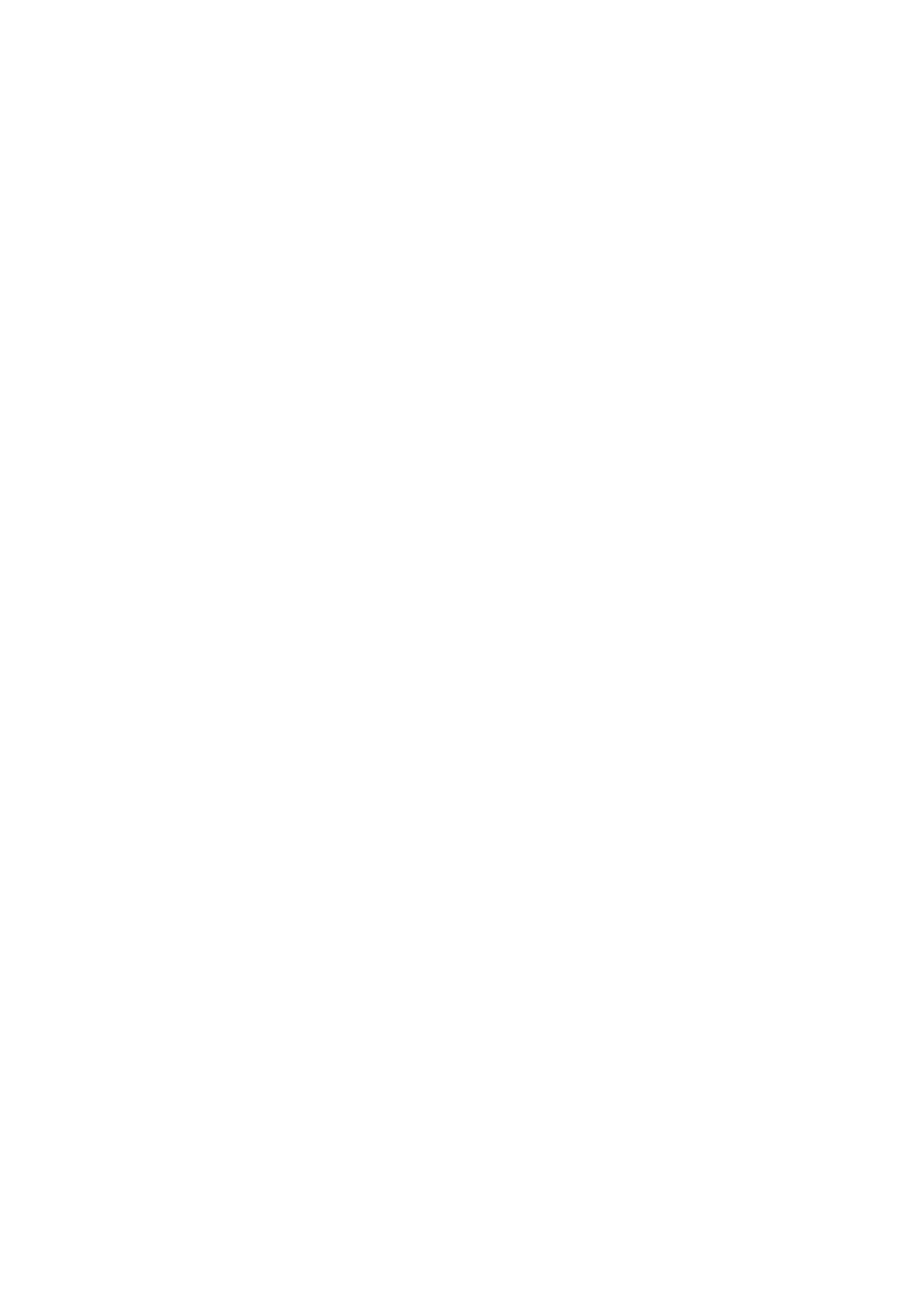## <span id="page-8-0"></span>**2. Theoretical and Methodological Approach**

From the theoretical and methodological approach proposed is through the intersection of capability and human rights approaches based on participatory action research. The Capability Approach (CA) developed by Amartya Sen (1999) brought a new framework towards economic development by focusing his analysis on what people are able to be (or to do) to achieve their well-being or quality of life beyond income factors. So the core issue for Sen is not only what individuals choose, but the choices that they would make if they had the abilities/freedom to lead their lives the way they want to. For instance to be able to hold a decent job and not any job. Speaking about human dignity and about what people consider they need and should have is very important to know how conversation factors like labour market policies and social protections measures and companies can constrain or enable people's capabilities.



<span id="page-8-1"></span>**Figure 2.1 From human rights and capabilities to individual wellbeing**

For the implementation of basic rights, like economic, social and cultural rights, different types of policy measures need to be implemented: legislation, organisation of (public) services, subsidies, social transfers, inspection, judicial enforcement, ... Although some legal measures may establish effective rights (e.g. right to a guaranteed minimum income), most policies necessitate additional 'social investment' in individual and collective capabilities through public or subsidised service provision (e.g. training provided by the employment agency) and the transfer of power and resources – either directly to individuals/households (e.g. social benefits), or to companies and civil society organisations (e.g. employment or training subsidies). These 'collectives' in turn interact with individuals and may invest in their capabilities. Fundamental rights set up the standard of living conditions and the deprivation of needs can be as a denial of rights. In this context the Human Rights discourse can emancipate and transform through collective action and participation of who is excluded by their own rights.

The well-being of vulnerable individuals is reflected in their actual levels of functioning in various dimensions of life (family life, social and cultural participation, work, housing, education etc.) but also in the full range of available alternative options in each dimension. Freedom of choice is therefore an essential quality characteristic of social investment policies. For example, 'work first' programmes (prioritising the take-up of low-paid work over training, and irrespective of any match with the job seekers' competences or aspirations) may result in higher short-run employment effects; however, such measures may well constrain the beneficiaries' freedom and future employability to such an extent that their capabilities and well-being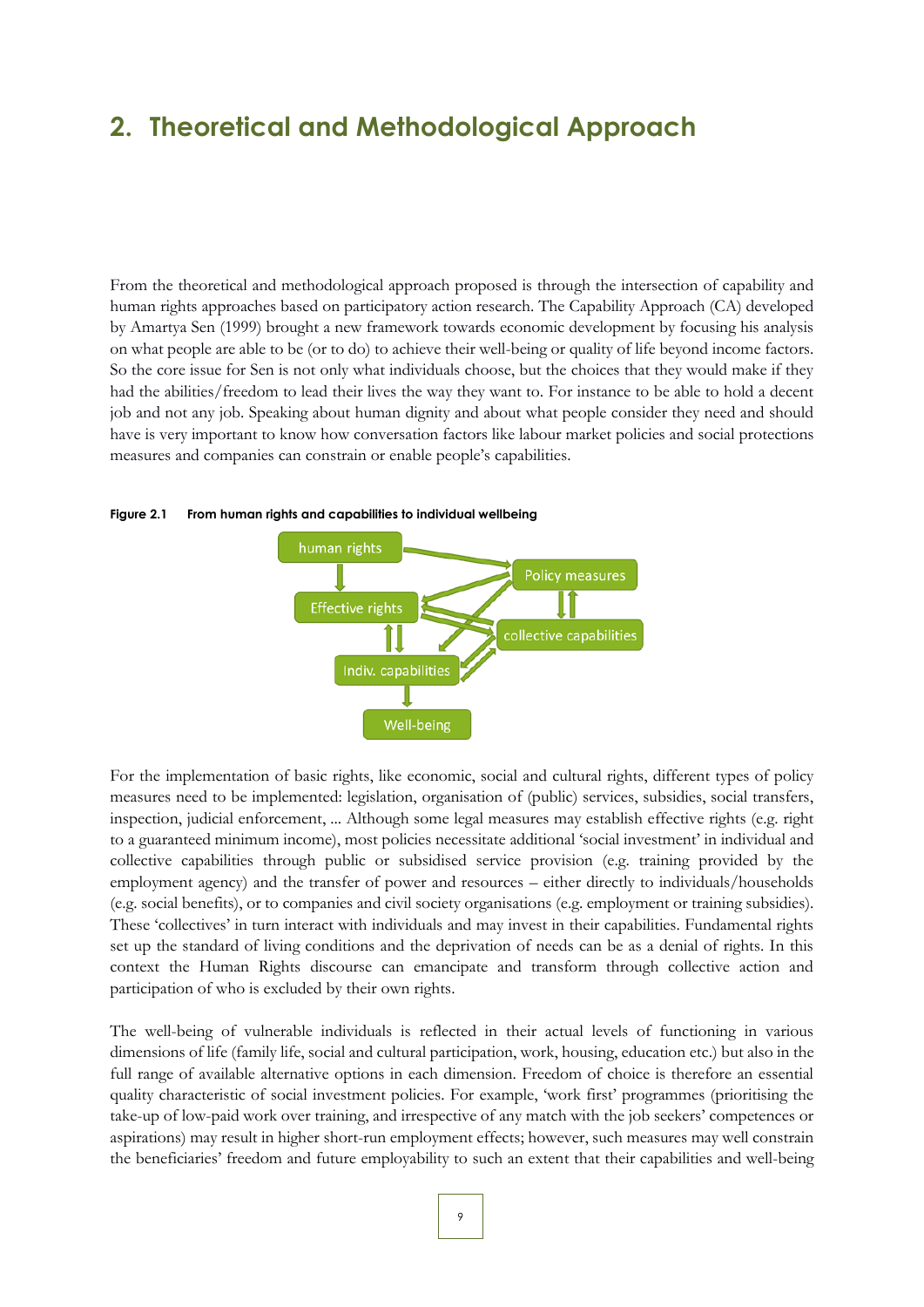are reduced. In the field of social protection, income transfers can be seen as resource supplements that enable households or individuals to invest in their own education, housing, health, mobility - as well as in their children or other dependant household members. From this perspective, generous social protection schemes can foster the employability and social inclusion of vulnerable groups: this perspective predicts the opposite of the 'making work pay' paradigm, which advocates lower benefits - of limited duration - as an incentive to take up work.

Across Europe, the 'active welfare' state has been shaped in different ways, depending on the ideological balance in different member states. Moreover, the picture keeps shifting across time due to shifting cultures and ideologies. ... three paradigms, each of which is based on its own theoretical framework and results in specific policy prescriptions:

- The neoliberal view: making work pay
- The conservative view: workfare, rights and duties
- The social investment approach (Nicaise)

The research clarified the views of Latvian social policy professionals and academic researchers of Latvia concerning compliance of the employment activation policy implemented in Latvia with the said paradigms (Chapter 4).

The Merging of Knowledge (MOK) approach involves a collective of mixed groups of researchers the coconstruction of knowledge about poverty and social exclusion by discussion and reflection: people who experience poverty and social exclusion in first hand to talk about their needs. This process helps to raise awareness about their situation of rights denial and implies to the solution of the problem and policy recommendations.

RE-InVEST research approach is a Participatory Action Human Rights and Capability Approach (PAHRCA) developed in seven steps (Toolkit, 44-45): 1. Identify and meet partner NGO/gatekeeper, 2. Preliminary 'meet ups' (for trust building if necessary), 3. First meeting with participants – trust building, 4. Developmental: implement developmental human rights & capability approach, 5. Inquiry/data gathering, 6. Identifying patterns (key issues and themes of concern to the group) and 7. Undertake action/outcome using one or a combination of approaches.

Motivation of the selection of measures to be analysed.

The selected measures for the analysis:

- a) subsidized employment measures for people with disabilities;
- b) activation of the long-term unemployed and provision of services (information, profiling, support for long term unemployed people with disabilities, training courses)*.*
- 1. During the crisis Latvia experienced a very rapid growth of unemployment. It started to gradually decline as the country started to recover after the most severe years of the crisis. Results of the Labour Force Survey show that in the 1st quarter of 2017 the Latvian unemployment rate constituted 9.4%. Even though Latvian unemployment rate keeps reducing, it still slightly exceeds the European Union (EU) average. Over the recent years there has been an increase in the registered unemployment rate of the disabled. Persons with disabilities have become more active in registering with the SEA to receive the status of an unemployed person, to be able to use services offered by the SEA as well as to apply for social assistance. The SEA offers only one ALMP measure targeting this particular group - the subsidized employment measure for people with disabilities - the 'subsidized work place'. According to the mass media and some research studies, the attitude towards this measure among the staff of the SEA as well as employers is somewhat ambiguous. In our participatory research it was important to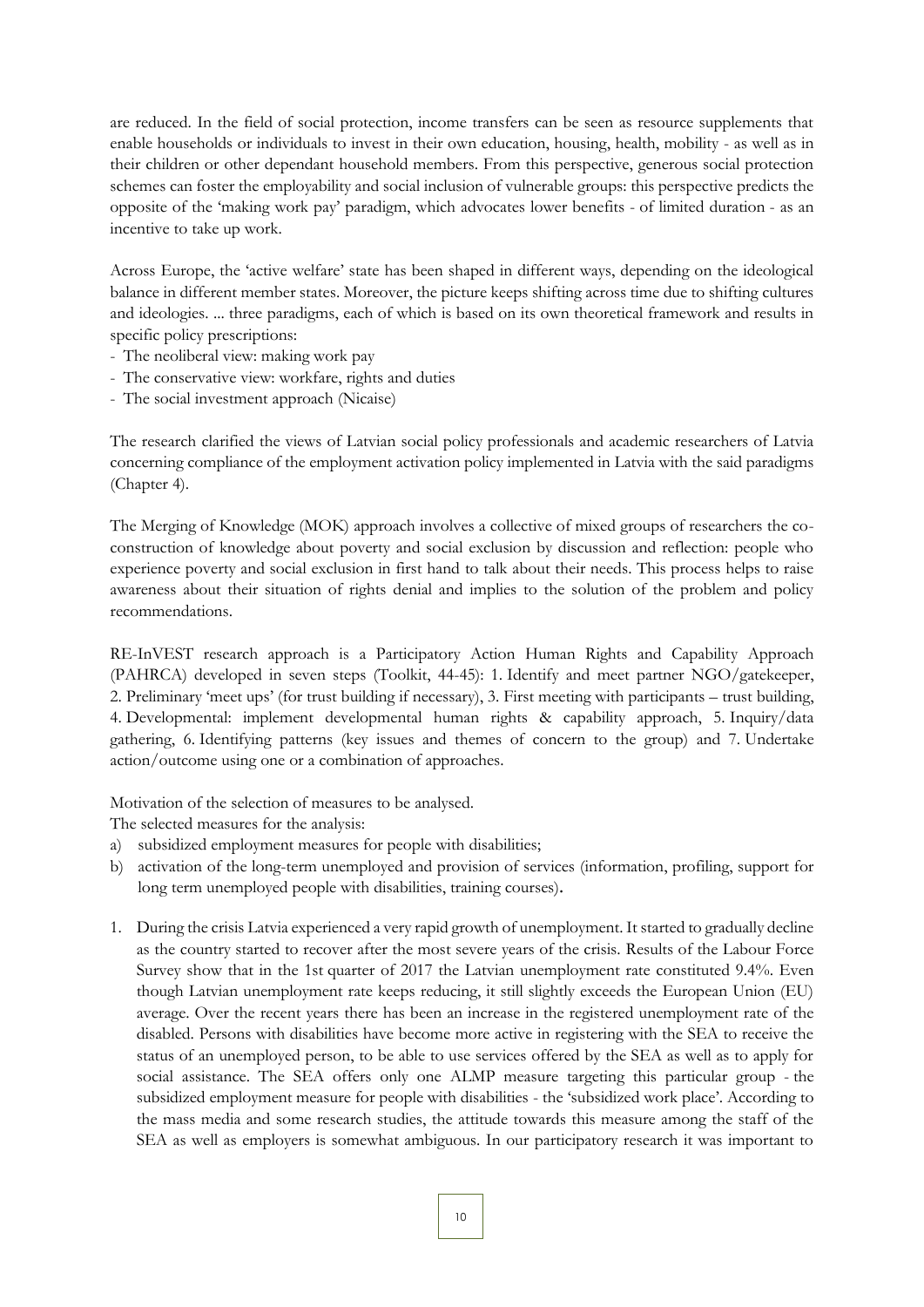establish also the experience and assessment of the given service among its users (people with disabilities).

2. During the crisis the demand for SEA services increased several times; however, the SEA underwent significant staff cuts. In recent years Latvia has devoted increasing attention to ALMPs, which range from career counselling and job placement services to training programmes and hiring subsidies.

A new profiling system supports the State Employment Agency's (SEA) crucial task of assigning jobseekers to the most suitable programmes. But fiscal consolidation during the crisis resulted in substantial cuts of ALMP resources, especially in the area of employment services. As a result, caseloads/staff ratios have surged, reducing the SEA's capacity to devise and monitor effective activation strategies. Capacity constraints have also affected municipalities as the primary providers of social services, including for jobseekers (OECD, 2016).

In the adult population, disabilities are particularly frequent among less educated people and among those above the age of 45. Integrating assistance with activation measures for disabled clients has been an important policy concern and recent reforms have sought to bring disability assessments more in line with employment objectives.

Support to the disabled is provided also through various active labour market policy measures; however, in these measures the disabled are not singled out as a specific target group.

In view of changes in the work of the SEA and the significant increase in the use of the ALMP measures among the disabled unemployed, it was important for use to seek answers to questions related to accessibility of various ALMP measures organised by the SEA for the disabled unemployed and how these measures improved their integration into the labour market; if these measures strengthened the capabilities of service users.

Two organizations were selected as our partner NGOs - Latvian Umbrella Body for Disability Organisations SUSTENTO and Association of the Disabled and their Friends 'Apeirons'. We have cooperated with the SUSTENTO already earlier, in the course of working on WP3 and we have continued our cooperation in assessing the ALMP implemented in the country. We choose to work with 'Apeirons' as their staff offers consultation and guide people with any disability to involve themselves in the labour market. Organization is also dedicated to help the one who is looking for workers to find the perfect employee.

We chose a more individualized approach that employed during the preceding stage of research in cooperation with representatives of the target group who are exposed to long-term unemployed and the social exclusion risk.

There are three groups of disabled persons: group I disability, if the loss of ability to work is in the amount of 80-100 per cent, - very severe disability, group II disability, if the loss of ability to work is in the amount of 60-79 per cent, - severe disability, group III disability, if the loss of ability to work is in the amount of 25-59 per cent, - moderately expressed disability.

We involved persons representing all three groups of disability who had experience of employment and had participated in any of the reviewed policy activities in our research. Such people were recommended by the NGO. We also choose to have interviews with those people who hadn't participated in any of the reviewed policy activities in order to understand their vision of situation in the labour market and their possibilities to work. We have conducted individual interviews. We did it because employment problems differ depending on the disability group (at the same time have a lot of common issues). Moreover, we had already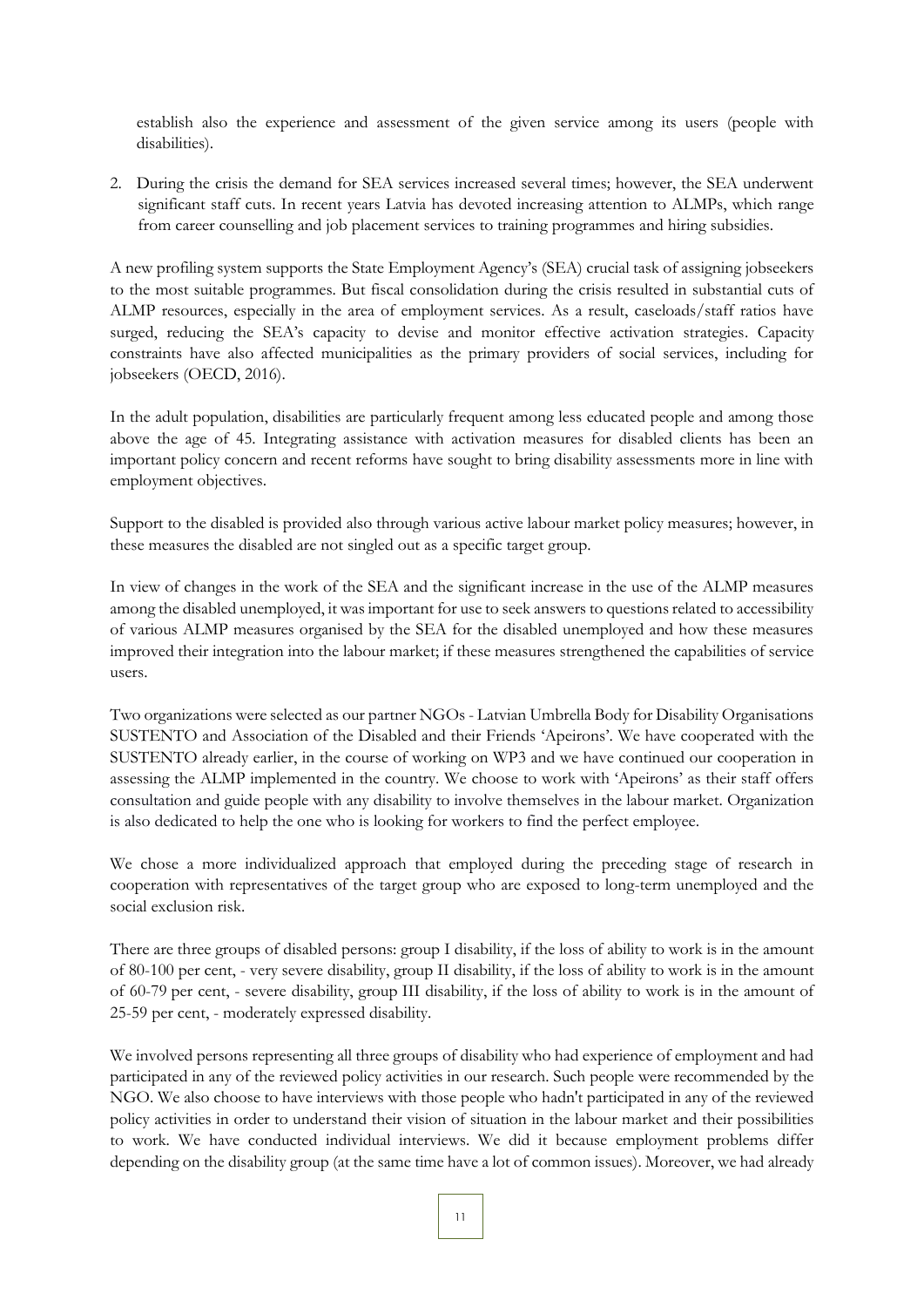come to the conclusion earlier in WP3 that the focus group was not always the most appropriate method for cooperation with the disabled (with different groups of disability) as everyone of them wants to tell his/her story and they do not like to be interrupted by interferences from other participants, so individual interview is more comfortable and suitable for them telling their experiences.

In comparison with the WP3 reflected in the report 'Social disinvestment and vulnerable groups in Europe in the aftermath of the financial crisis: The case of people with disabilities in Latvia' data acquisition process the range of persons involved in the research has been expanded. We decided to cooperate more with academicians, social workers, representatives of the NGO sector and other assistance and support provides to better understand motivation/ideological substantiation of policy activities as well as to assess the appropriateness of policy measures for the set aims. Experience of the preceding research (WP3) revealed that problems of the disabled were identified and addressed mostly in two ways: by discussing them within the frame of NGOs and then channelling them to the respective public agencies or by requesting help from the local government. We decided to discuss employment problems with NGOs that form their membership taking into account disability group.

The fieldwork included 9 semi-structured in-depth interviews with vulnerable people with disabilities, 4 interviews with representatives of NGOs (our partner NGOs), 2 interviews with representatives of policy makers: state level (representative of ministry) and municipality level (social worker), 2 interviews with employers and one focus group with 4 academicians and 3 specialists in social work (see tables 1 and 2).

| Target groups involved                                                      | Grounds of social policy<br>measures/paradigms | Subsidised employment<br>measures | Activation of the<br>long-term unemployed |
|-----------------------------------------------------------------------------|------------------------------------------------|-----------------------------------|-------------------------------------------|
| Vulnerable people with<br>disabilities                                      |                                                | $^{+}$                            | $^{+}$                                    |
| Employers (have experience<br>employing people with<br>disabilities)        |                                                | $^{+}$                            |                                           |
| NGOs (Apeirons, Sustento)                                                   |                                                | $^{+}$                            | $+$                                       |
| Representatives of policy<br>makers (state level and<br>municipality level) |                                                | $^{+}$                            | $^{+}$                                    |
| Lecturers, researchers<br>(sociology, social work, social<br>policy)        | $^{+}$                                         |                                   |                                           |

<span id="page-11-0"></span>**Table 2.1 Involved target groups and research topics**

#### <span id="page-11-1"></span>**Table 2.2 Research Methods**

| Target groups                                                            | Methods                                                                                                   |  |  |
|--------------------------------------------------------------------------|-----------------------------------------------------------------------------------------------------------|--|--|
| Vulnerable people with disabilities                                      | Semi-structured in-depth interviews (9)*                                                                  |  |  |
| Employers (have experience employing people with disabilities)           | Interviews (2)                                                                                            |  |  |
| NGO (Apeirons, Sustento)                                                 | Interviews with members of management board (4)                                                           |  |  |
| Representatives of policy makers (state level and municipality<br>level) | Interviews with the representative of ministry and (2) social<br>worker from the municipal social service |  |  |
| Lecturers, researchers (sociology, social work, social policy)           | Focus group $(7)$                                                                                         |  |  |
| * Number of persons in brackets.                                         |                                                                                                           |  |  |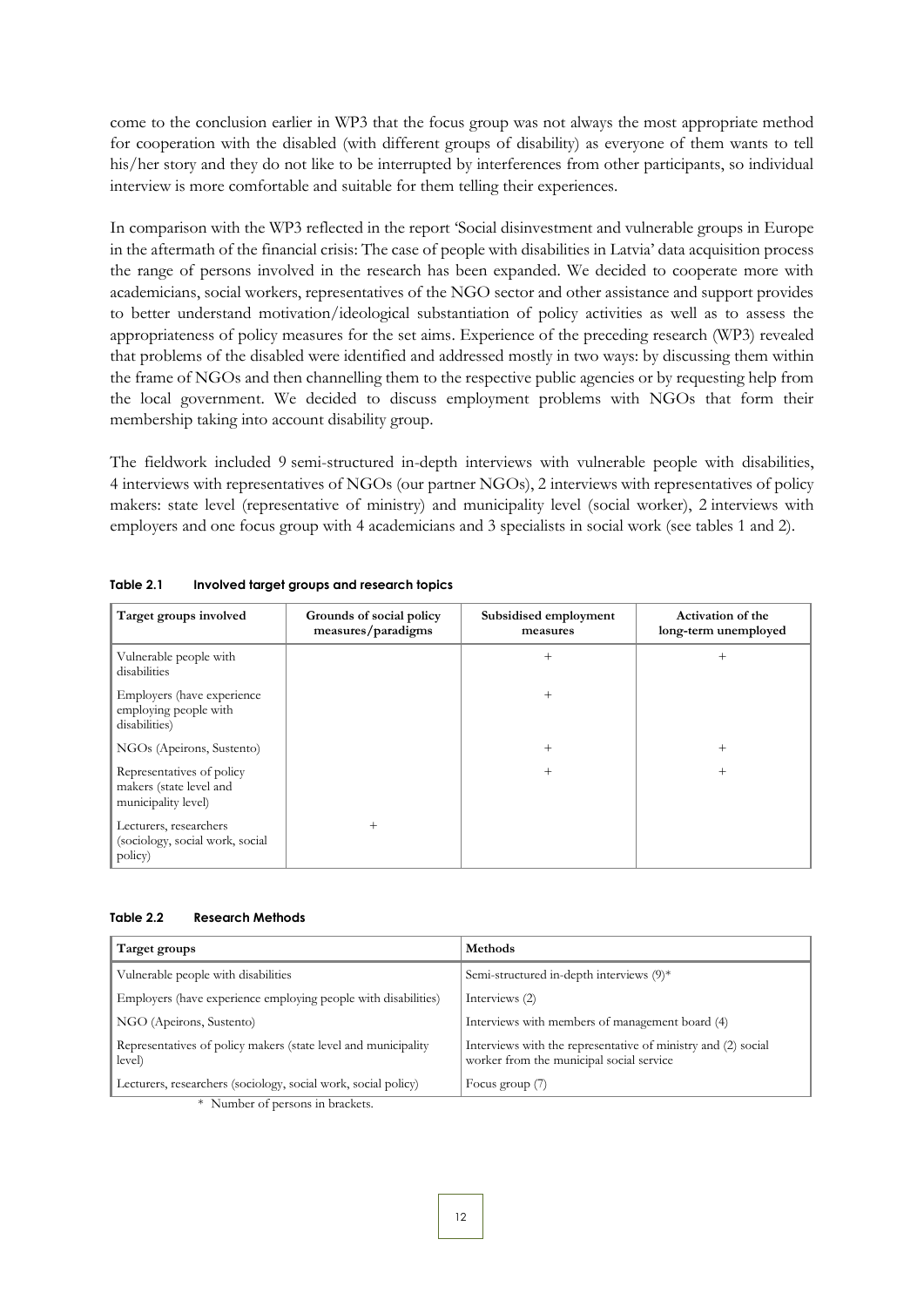## <span id="page-12-0"></span>**3. National Context**

#### <span id="page-12-1"></span>**3.1 Relevant economic and socio-demographic shifts**

As it has already been indicated in the WP3 Report 'Social disinvestment and vulnerable groups in Europe in the aftermath of the financial crisis: The case of people with disabilities in Latvia', in 2008-2010 Latvia experienced the hardest economic downslide among the EU member states. At the end of 2008 the state stood on the threshold of bankruptcy and it was forced to apply for assistance to international lenders (the European Community, the World Bank, the International Monetary Fund). The government implemented a restrictive fiscal policy from 2008 onwards. Six consolidation packages were adopted from 2009 until 2012 with the purpose of ensuring midterm financial sustainability. Generally, consolidation measures in the amount of 16.6 per cent of GDP were implemented from 2008 until 2011: 6.6 per cent concerned budget revenues and the remainder budget expenditure. Fiscal consolidation in Latvia was among the most severe in Europe.

Over the recent years there has been evidence of an improvement in the macroeconomic situation and a gradual recovery of national economy in Latvia in the wake of the 2008-2010 crisis. The stabilisation of the economic situation has had a certain positive impact on the indicators describing the living standard of the population as well as changes in the key social indicators.

According to the Country Report Latvia 2017 (European Commission, 2017, p. 21), the decreasing working age population is a challenge for labour supply and for the social security and health systems. Since young people are overrepresented among emigrants, future dependency rates are projected to increase significantly.

The economic activity rate of the population in the labour market is growing: 60.8% in 2015, 61.6% in 2016 of the total population aged 15 to 74. However decrease of unemployment is rather negligible. In 2015 the unemployment rate shrank to 9.9%, in 2016 –to 9.6%, the share of long-term unemployed remains quite high -41.5% in 2016.

Data on registered unemployment provided by the State Employment Agency (SEA) also reveal a stabilization tendency for unemployment rate: in January 2016 the registered unemployment rate was 8.5%. Despite some slight improvements as disturbing trend that should be mentioned is the average length of the unemployment period for the long-term unemployed at the end of December 2016 the average unemployment period was 940 days 2.6 years (at the end of December 2015 -967 days). According to the report of the SEA, since 2010 there has been evidence of a decrease in the number of the unemployed with the unemployment period of 1-3 years and an increase in the number of the unemployed with the unemployment period of 3 and more years (State Employment Agency, December 2016).

During the crisis as well as in the recent years there has been an increase in the number of people with disabilities in Latvia. According to the data of the State Medical Commission for the Assessment of Health Condition and Working Ability (SMC) by January 2017 182,048 persons with disabilities had been registered (including 8,296 children), that is approximately 9.3% of the total number of permanent residents in Latvia (in 2015 - 8.1%) (SMS, 2016, p. 16). It is a comparatively high number that affects the total number of the working age population and likewise the labour market.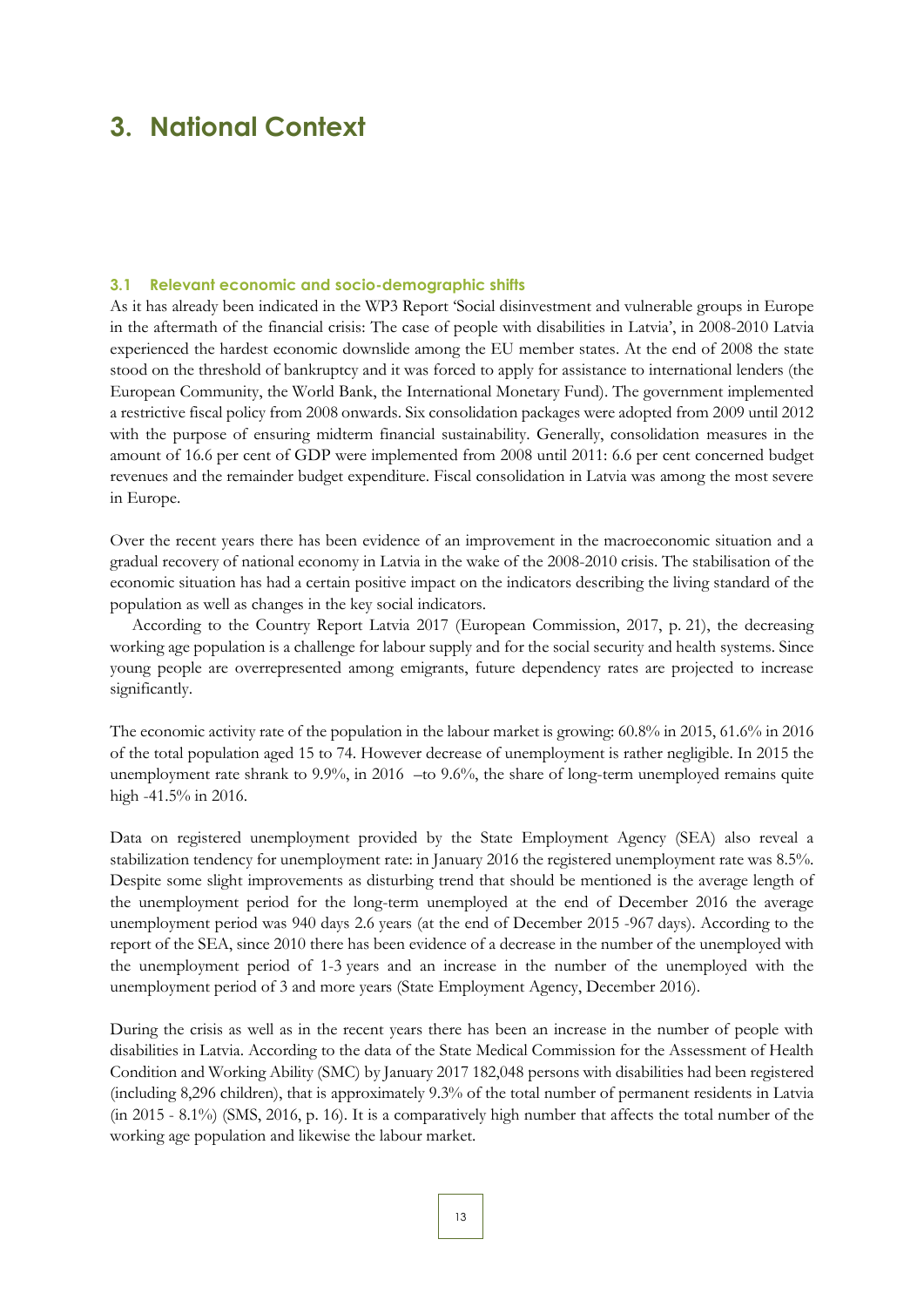The high number of the disabled is influenced by the unfavourable social-economic situation in the country, inaccessibility of medical care services (mostly lack of financial resources, that long waiting lists for medical examinations and specialist consultations where people have to wait for months due to lack of quotas, the required rehabilitation activities have not been undertaken in due time or have not been undertaken at all) that is confirmed also by the severity of the conferred disability group (Group I) - for 28.4% of the new cases (even 39.0% for non-working individuals!), conferred repeatedly – for 16.1% of the disabled (SMS, 2016, p. 15).

Access to the labour market is viewed as the basis for the possibility of any individual to live an independent life. It requires the creation of such conditions where the individual has access to appropriate education, employers are open to employees with special needs, as well as access to the infrastructure and accessibility aids that enable each individual to apply his/her skills and abilities. The rate of unemployment as well as hidden unemployment is very high among the disabled, thus demonstrating that even though the motivation of the disabled to find employment is strong, the options of finding a job are comparatively low (SIA 'Baltijas konsultācijas', SIA 'Agile & CO', 2017, p. 49).

| September 2016   |                                                      |                                                                         |                                                   |
|------------------|------------------------------------------------------|-------------------------------------------------------------------------|---------------------------------------------------|
| Disability group | Number of unique<br>individuals with<br>disabilities | Including number of unique<br>individuals with<br>disabilities employed | <b>Employment rate</b><br>of disabled individuals |
| Group 1          | 26,439                                               | 1,190                                                                   | $4.5\%$                                           |
| Group 2          | 83,887                                               | 17,650                                                                  | $21.0\%$                                          |
| Group 3          | 66,227                                               | 29,012                                                                  | $43.8\%$                                          |
| Total            | 176,553                                              | 47,852                                                                  | $27.1\%$                                          |

<span id="page-13-0"></span>**Table 3.1 Employment of people with disabilities in Latvia**

**Source Data** Ministry of Welfare

As concerns the employment of the disabled, it can be concluded that the highest employment rate is found among individuals with group III disability – more than 40% of individuals with group III disability are employed or self-employed (in compliance with the Law on State Social Insurancel). A comparatively low employment rate is found among individuals with group II disability (21.0%) and in particular among individuals with group I disability (4.5%).

Policy developers point out that the above situation can be explained by the fact that individuals with group III disability have moderate disability where the loss of ability to work is 25-59%, thus the entry into the labour market is easier for these individuals because in this case functional disorders are less severe than in the case of group I and group II disabilities. An individual with group I disability has very severe disability with the loss of ability to work equal to 80-100% while an individual with group II disability has the loss of the ability to work equal to 60-79%.

As concerns the unemployment rate among the disabled, it must be pointed out that according to the statistics of the State Employment Agency, at the end of March, 2017, there were 9,532 registered unemployed individuals with disabilities, constituting 12.5% of the total number of the registered unemployed in the country (5.6% in 2008). The increase can be explained by the growth of the total number of the disabled in Latvia as well as the active work of NGOs representing interests of the disabled. In the end of March, 2017, half of the registered unemployed with disabilities were long-term unemployed.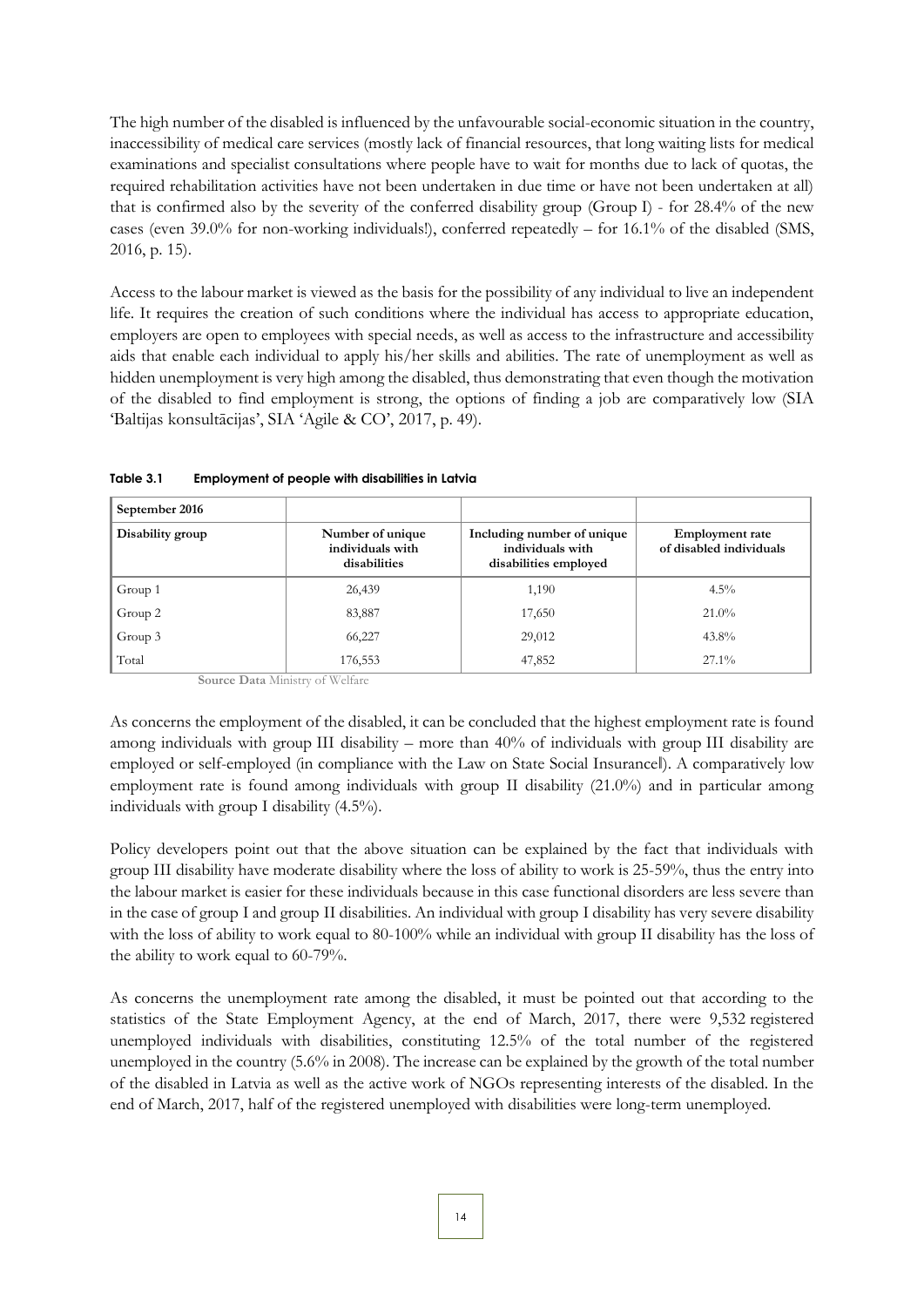More than half (58.8%) of the registered disabled unemployed individuals are 50 and over 50 years of age, young unemployed individuals (15-24) constitute 3.1% of the total number of the registered disabled unemployed. In the end of March, 2017, the average length of the unemployment period for the disabled unemployed was 367 days  $\sim$  1 year (at the end of March, 2016, it was 402 days) (Nodarbinātības valsts aģentūra, 2017, p. 8).

According to the data of SEA, in 2016 individuals with disabilities who had attended ALMP measures provided by the SEA, had found employment in the following groups of professions: unclassified workers not classified elsewhere cleaners of offices, hotels and other premises, salespersons and assistants to salespersons in shops, drivers of lorries with trailers and articulated lorries, drivers of automobiles, taxicabs, small capacity lorries and minibuses, janitors and workers of related professions.

#### <span id="page-14-0"></span>**3.2 National and Regional trends Social Protection and ALMP**

The Latvian economy has begun its recovery from recession, with positive real GDP growth having resumed in 2011, but the effects of the crisis on the labour market are far from over. With fewer jobs on offer, the risk of staying unemployed for over a year is real for a substantial number of people (World Bank, 2013).

According to Country Report Latvia 2017, activation of the unemployed remains low. The involvement of the unemployed in active labour market policies (ALMPs) is lower than in most other EU countries and Latvia spends only around 0.22% of GDP on employment services and related ALMPs (OECD, 2016). The support measures are insufficiently developed for the low-skilled, long-term unemployed and persons with disabilities, with some improvements expected as of 2017. Financing of ALMPs largely relies on EU funds (European Commission, 2017). About half of the ALMP measures consist of training, which have been shown to be effective in improving the labour market prospects of the unemployed, based on past evaluations (World Bank, 2013). 'Employment incentives' and 'supported employment and rehabilitation' are targeted towards disadvantaged unemployed people. The former largely consists of wage subsidies, which are relatively expensive per participant and have not been rigorously evaluated yet.

The share of the public works programme has slowly decreased, but still remains the most popular measure for the long-term unemployed. Public works are generally considered to be among the least effective activation instruments. In spite of the observed regional disparities in unemployment rates, the take-up of regional mobility support remains below expectations, largely due to the fact that mobility to Riga is only partially eligible for support. Activation support for the disadvantaged unemployed is set to expand. Support measures for the long-term unemployed, persons with disabilities and other disadvantaged unemployed people will substantially increase and their share of financing in the total ALMP envelope is set to increase from 14% in 2015 to 32% in 2017 (European Commission, 2017, p. 21).

ALMPs and unemployment benefits are administered by the SEA and the Social Insurance State Agency, while social assistance and a large part of social services are the responsibility of municipalities.

Policy documents of Latvia list the following problems for the employment of the disabled. Firstly, it is lack of information and stereotypes prevailing in the society. Secondly, it is lack of interest among employers to employ individuals with disabilities, their complaints about inability to find solutions – transfer to a suitable work place or adjustment of the working environment as well as lack of information about support provided by the state. Thirdly, it is obstacles related to the quality of education and, in particular, the quality of vocational education that does allow acquiring competitive professions. Fourthly, special education and weak organisation of activities aimed at preparing the youths to the transfer to the labour market fail to prepare them for independent life. Career orientation is another weak link that has been identified (Labklājības ministrija, 2013, p. 9-13).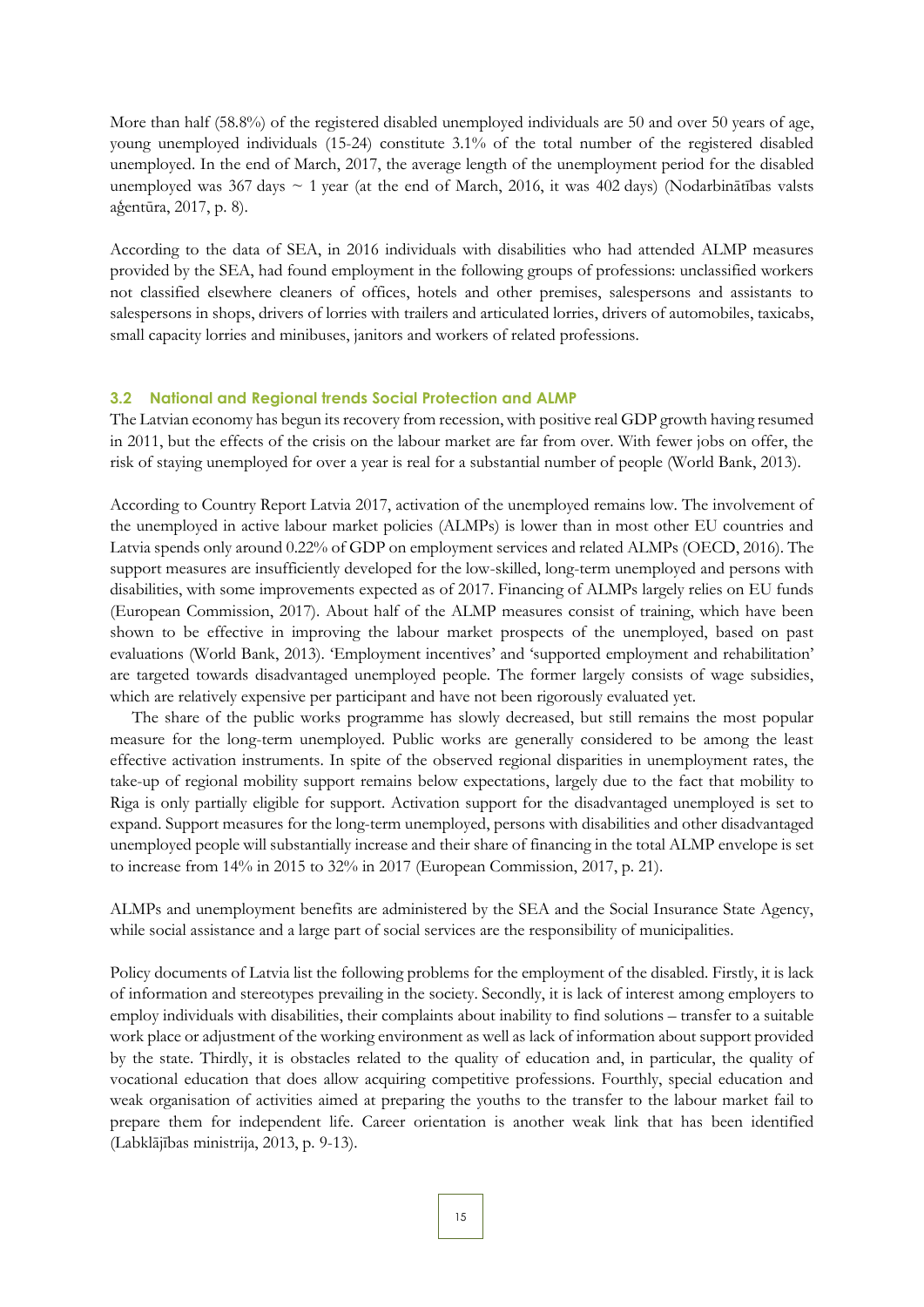Different disability groups integrate into the labour market in various ways - using different ALMP measures; however, it is not possible to make a complete assessment of their integration as there are no data by type of functional disorders, group of disability and loss of the ability to work in percentage terms, by gender and other indicators. Thus it is not possible to draw clear-cut conclusions concerning the degree of involvement of each group in these activities and the number of employed individuals with moderate disabilities (group III) or more severe disabilities (group I, II).

On the whole, the SEA implements various employment promotion activities – training, support activities etc.; however, the disabled are not the main target group in most of these activities, and no data are publicly accessible concerning the number of the disabled who have participated in the all activities implemented by the SEA.

Currently services of the SEA are the main state support mechanism for promoting employment of the disabled; the SEA administrates the establishment of subsidized work places and directs the individual to training activities if they are required.

No quota system exists to disable people in Latvia; however projects implemented by the State Employment Agency 'Subsidized work places for the disabled' and 'Support measure 'Subsidized work places for the unemployed youths (activities for specific groups of individuals)' try to motivate employers to hire individuals with disabilities. The service 'Subsidized work places for the disabled' has existed already for 12 years and it is also financed by European Union Funds. At present the disabled can qualify for 'The activity for specific groups of individuals' or the Youth Guarantee Measure 'Subsidized employment activities for the unemployed youths' where the disabled person can qualify as a disabled person or an unemployed person in a more unfavourable situation, including in the target group of the long-term unemployed, or an unemployment youth.

In 2016 the work/study place was adapted for 111 persons with disabilities, while 235 persons received services of an ergo therapist.

In Latvia, the beneficiaries of the wage subsidy program include the long-term unemployed (out of job for at least 24 months); the unemployed who are older than 50 years; the disabled unemployed, etc. Wage subsidies are provided from 12 months for up to 24 months for unemployed with disabilities. Wage subsidy equals 50 percent of the regular salary for particular job but not more than the national minimum wage. Based on the gross placement rates, the program seems to be quite efficient. In 2011, 1,272 individuals of all mentioned target groups participated in the program, and 1,023 or 80 percent of them retained their jobs with the same employer (SEA 2013, World Bank, 2013, p. 26).

Activities 'Subsidized work places for the disabled' and 'Support measure 'Subsidized work places for the unemployed youths' aimed at integrating the disabled in the labour market lack consecutiveness and continuity. Most often they are implemented within the frame of projects supported by EU financial instruments and they are not based on a specific national long-term policy with appropriate funding. Moreover, participation in the existing activities often entails a considerable bureaucratic burden. Employers who want to cooperation with the SEA in employing the disabled often encounter various demands, which, if implemented, would require investment of additional resources and time. Therefore, employers who do not want to make these additional investments more often look for employees with disabilities with the help of NGOs and do not choose the SEA as their mediator.

However, it must be emphasized that there instruments have been implemented for a definite term, thus, on the whole, there is no permanent system in the country for motivating employers to hire individuals with disabilities.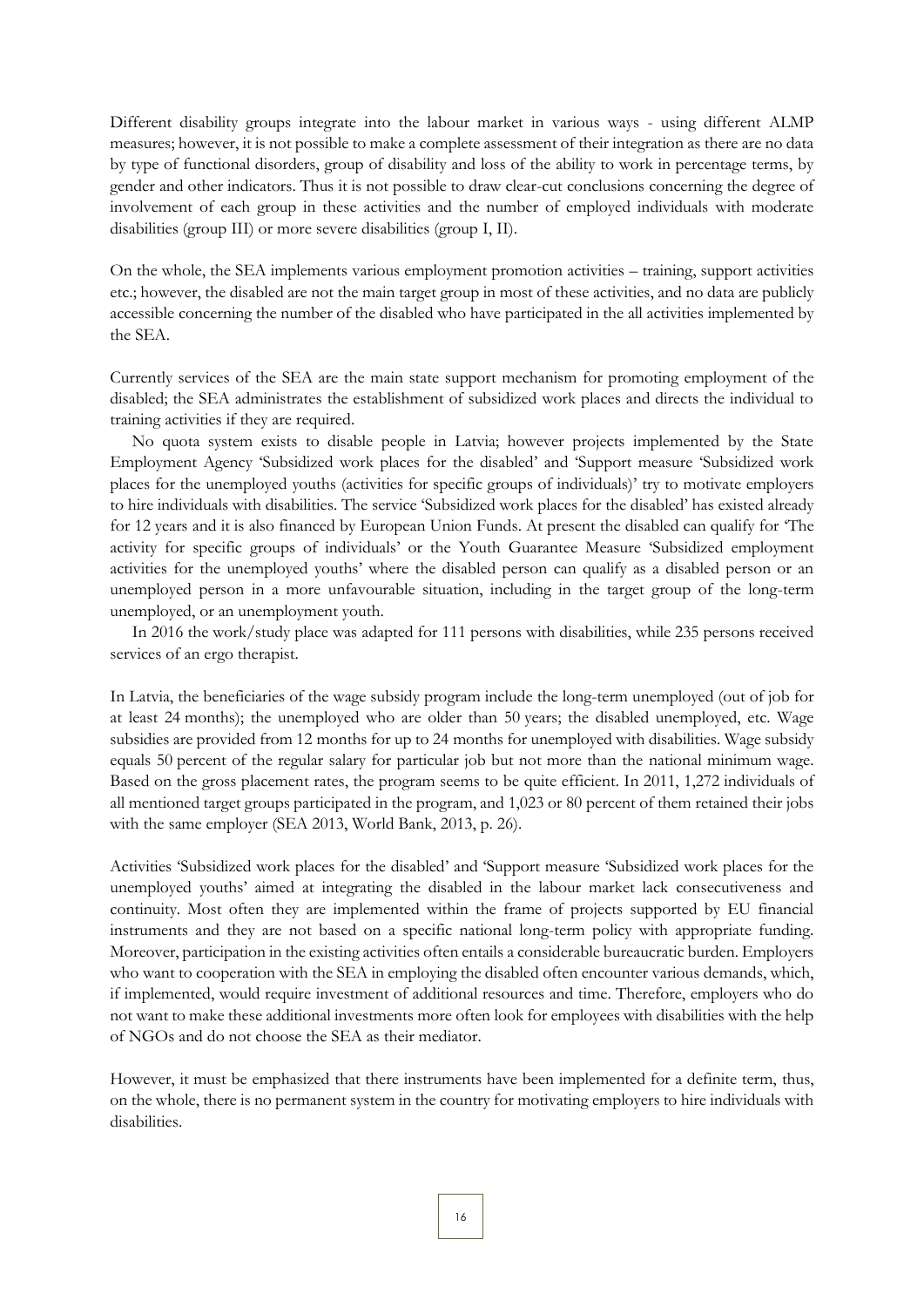The effectiveness of any ALMP activity is measured by the employment fact of participants of the activity during the six month period following the completion of the subsidized activity. Thus employment lasting only one day after the end of the subsidized activity period allows considering the said person as being or having been employed.

Experience of recipients of the 'Subsidized work places for the disabled' and suspicion of state institutions concerning credibility of measurements of the effectiveness of the service cannot be confirmed by data currently available. Lack of data does not allow identifying persons who use this service to get a work place, often known already earlier, for at least a short period of time – namely, to use the service for acquiring at least short-employment and socialisation but not for improvement of motivation and skills. However, it is recognised by the involved parties that this activity is maintained as actually it is the only targeted activity of the SEA for the disabled and it has no alternatives.

The Latvian SEA is utilizing the principle 'first come – first served', e.g., the waiting list is based on the order of registration to participate in the program.

As written in the public Report of the State Employment Agency, services of an ergo therapist, a sign [language interpreter,](javascript:goDic() support persons and other specialists are offered to ensure that the support of the SEA could be received by as many jobseekers as possible. The disabled unemployed who participate in SEA training activities, can use the help of the ergo therapist and the sigh language interpreter during their training sessions and, if necessary, the place of studies is also adapted to the needs of the specific person. SEA stresses that agency has activated cooperation with non-governmental organisations representing interests of the disabled; an agreement was signed with the Latvian Umbrella Body for Disability Organisations SUSTENTO within the frame of the ESF Project 'Subsidized work places for the unemployed' concerning providing consultations to employers on issues related to employment of the disabled unemployed. The SEA also organised training for their staff on work with the unemployed from this target group. (State Employment Agency, 2016).

By the Latvian 'Support for Unemployed Persons and Persons Seeking Employment Law', the basis for the loss of unemployed person status shall be failure to fulfil the duties of an unemployed person without a justified reason.

The SEA (2013) has identified the following policy directions to improve wage subsidy arrangements: (i) implement differentiated wage subsidies, for example, depending on severity of the disability-to encourage employers to hire persons with more severe disabilities, as well as other vulnerable groups, such as long-term unemployed; (ii) gradually reduce wage subsidy over time; and (iii) implement a profiling system to better target wage subsidy measures (World Bank, 2013, p. 24) However, it is difficult to implement these principles as there have been attempts to gradually reduce the support payment, retaining the total amount of costs unchanged by year, but employers have not support such a scheme of funding.

In all Latvian social policy planning documents the disabled have been included in the group exposed to the poverty risk and social exclusion. There is a certain set of social protection measures in Latvia like in other European Union member states that is directed towards preventing the poverty risk. The material support is the disability pension and the social insurance benefit. According to Article 14 of the Law on State Pensions, 'Insured persons with a length of period of insurance, which is not less than three years, have the right to a disability pension ... if such persons have been recognised as disabled persons, ...'.

The disability pension amount depends on the on the assigned disability group. In the case of group III disability the disability pension is granted in the amount equal to the state social insurance benefit – EUR 64.03, the disability pension for a person disabled since childhood is EUR 106.72.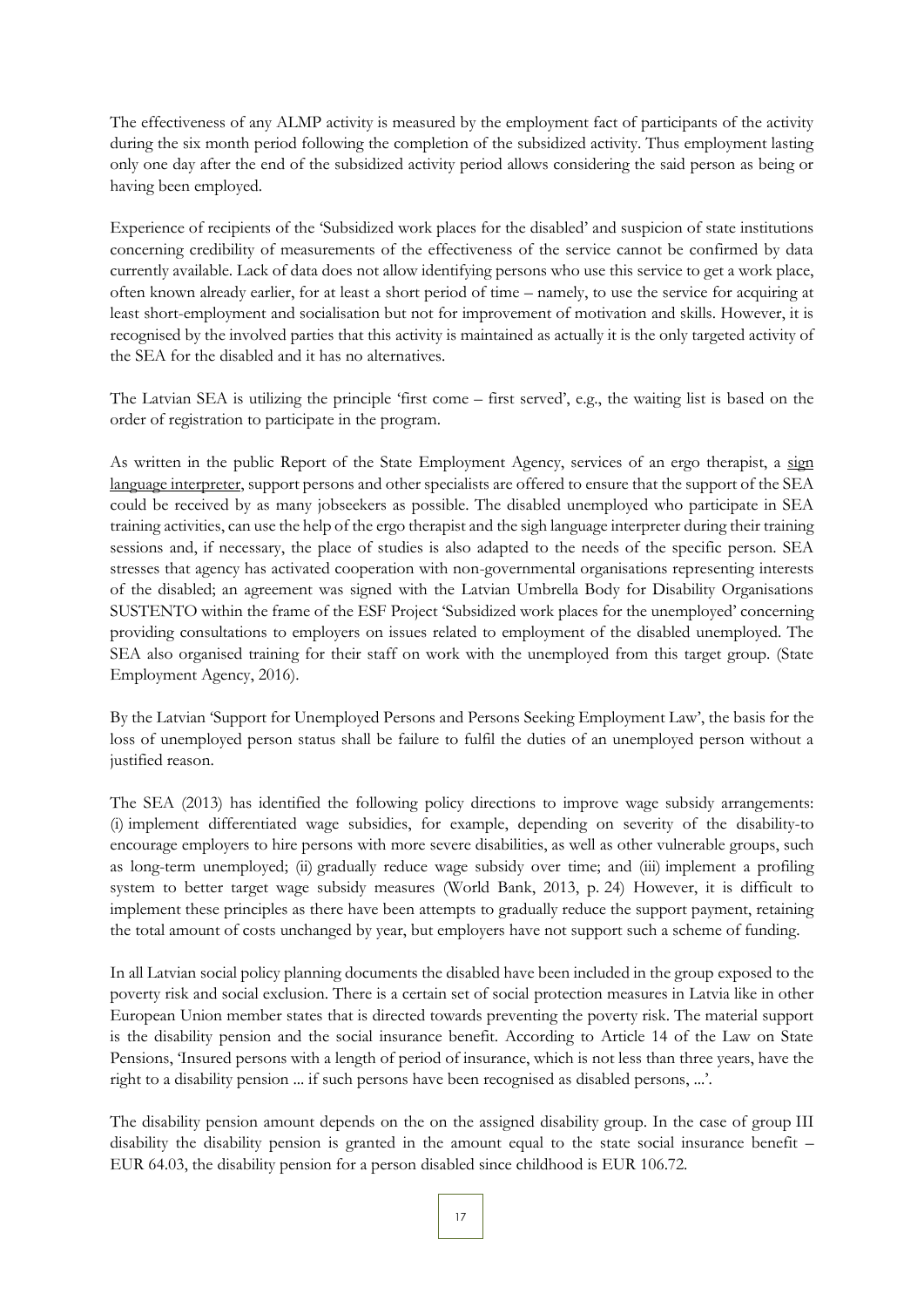The disability pension amount in the case of group I and group II disabilities depends on the following:

- the person's average insurance contribution wage that is established for any 36 successive months during the last 5 years preceding the allocation of the disability pension;
- the person's individual length of the insurance period;
- the possible maximum insurance period that is established from the age of 15 until the retirement age prescribed by law.

If the person has not been subject to disability insurance five years before the allocation of the disability pension, the disability pension is granted in the minimum amount:

- the group I minimum disability pension amount is equal to the state social insurance benefit, multiplied by coefficient 1,6 (EUR 102.45, for a person disabled since childhood – EUR 170.75);
- the group II minimum disability pension amount is equal to the state social insurance benefit, multiplied by coefficient 1,4 (EUR 89.64, for a person disabled since childhood – EUR 149.41).

There is additional income tax relief for persons with disabilities - 1,848 euro per year - for a person with a disability group I or II; 1,440 euro per year - for a person with a disability group III. Ordinary amount of income tax relief for pensioners is 2,820 euro in 2017. The average amount of disability pension in 2016 was 230.49 euro per month for the I disability group, 216.37 euro per month for the II disability group and 101.60 euro per month for the III disability group. It means that only few of disability pensioners can benefit from this tax relief.

For comparison, data of the State Social Insurance Agency show that in Latvia the average old age pension amount was EUR 288 in 2015.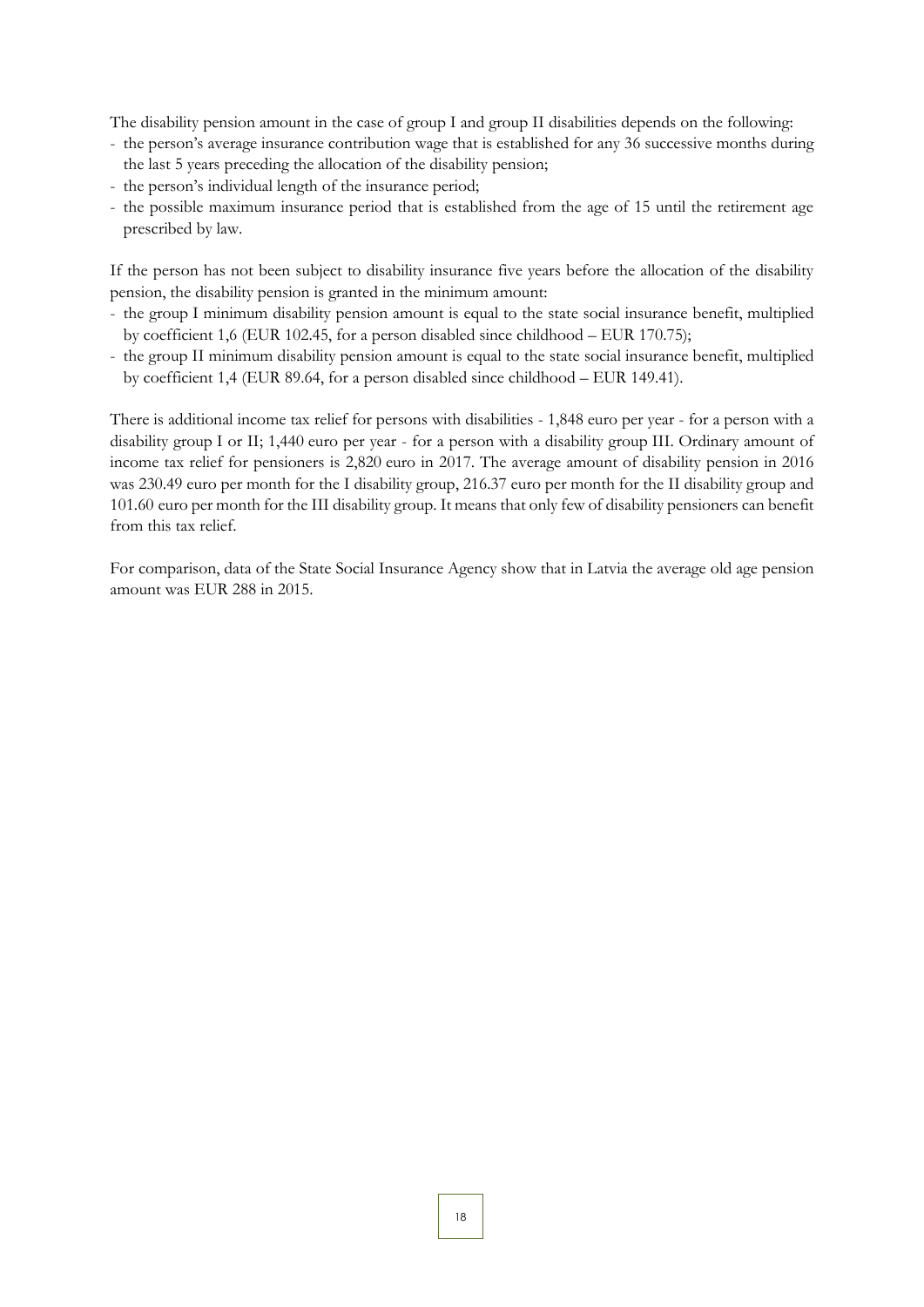## <span id="page-18-0"></span>**4. Analysis of policy measures**

## <span id="page-18-1"></span>**4.1 Discussing social welfare paradigms**

During the years when the crisis was at its severest (in 2009 and 2010) the unemployment rate in Latvia increased significantly with the subsequent considerable growth of the demand for active and passive employment policy measures. In Latvia labour market measures are financed by the European Social Fund, the allocated national funding is insignificant (World Bank, 2013). Starting with the end of 2011 unemployment began to gradually decline; however, it still remained higher than before the crisis.

The situation that has developed in Latvia does not allow speaking about the marked dominance of only one paradigm. The Latvian active labour market policy measures were discussed by a focus group that included 4 representatives of the academia (representatives of universities and research institutes) and 3 specialists of social work. The focus group participants have been unanimous in their opinion that, on the whole, already since the restoration of independent statehood of Latvia in 1991 the neoliberal approach has dominated in the politics of Latvia. During the recent years ministries and the State Employment Agency have borrowed more ideas from the conservative approach to implementing labour market measures – when the emphasis is on the approach of activation and workload to people of the working age. The comparison of the rhetoric employed in policy documents reveals frequent references to the social investment approach. However, in policy documents the social investment approach is understood in its narrower meaning (the economic understanding of the social investment approach. Ides Nicaise).

Participants of the focus group have emphasized that in reality it is not possible to speak about the social investment approach in its widest meaning. Therefore the Latvian ALMP cannot be described as the implementation of only one paradigm but rather as the implementation of elements from all paradigms. *Still it must be noted that the approach that is characteristic of the neoliberal paradigm with the lowest possible benefits and the shortest possible periods of benefit payment to 'make work pay', does not work in Latvia because the majority of workplaces offered to the unemployed (in particular to representatives of at poverty and social exclusion risk groups) are low-paid. It is, in particular, characteristic for people who are further away from the labour market as they are offered low-qualified and low-paid jobs.* 

Likewise over the recent years the social insurance system has also undergone changes that are characteristic of the neoliberal paradigm (a stricter and more restrictive procedure for the receipt of the unemployment benefit, reduction of the period for the receipt of the sickness benefit). The consolidation of the conservative approach is characterized by an increasingly stronger emphasis on activation measures and a strict control over the performance of obligations by the unemployed. Support eligibility criteria prescribed by local governments are stricter and there is more concern about the dependence of a certain part of the population on social benefits. On local level part of social workers have opinion that for some social exclusion risk groups benefits become the main source of income and they no longer want to enter the labour market, thus the conservative paradigm is more dominant in their approach while the NGOs of the disabled are more aware of the necessity of the social investment approach in promoting the employment of people with disabilities because the disabled have to overcome more difficulties to be able to be competitive in the open labour market. .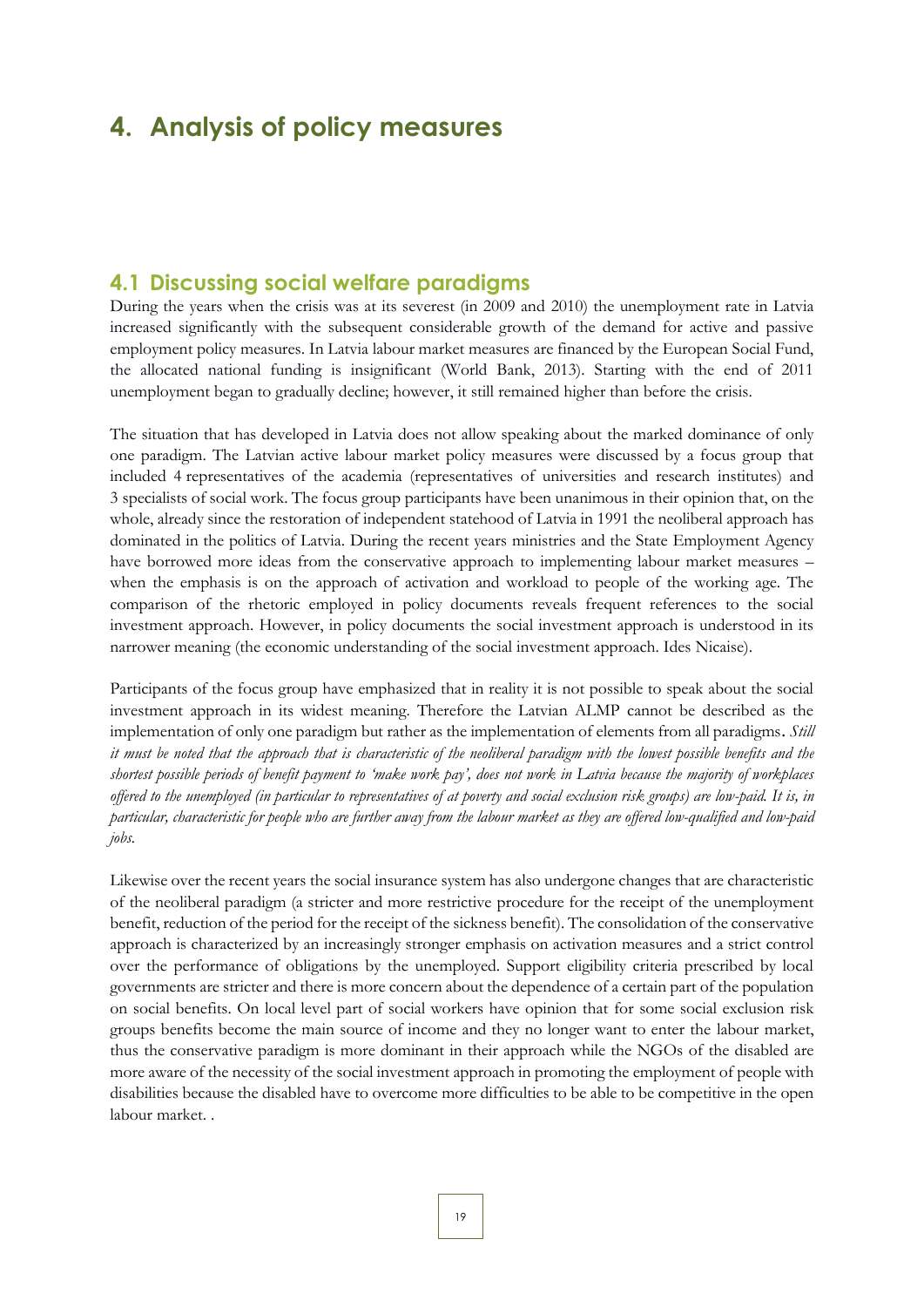Data of the European Social Survey reveal the attitude of the population in Latvia to justification of social assistance and argumentation provided in the above paradigms. Data for 2008 are the most recent available data about Latvia. Data of the said survey show that the majority of the population in Latvia do not agree to the argumentation about the negative impact of social benefits on their recipients, which is one of the cornerstones of the conservative approach. However, the population is not so unanimous in their judgement concerning the activity of the unemployed in job-seeking: 34% agree that the majority of the unemployed do not even make an effort to find a job while 48% do not agree to this statement. This could be an argument in favour of the neoliberal paradigm.

The fact that the majority of the population believe that it is not enough to provide a benefit to help people who need it, speaks in favour of the social investment approach. It is difficult to relate specific paradigms to the distrust of the population in the benefit allocation system that manifests itself in their conviction that benefit allocation is not fair and benefits can be acquired illegally.

|                                                                                            | Strongly agree and agree | Neither agree nor disagree | Disagree and strongly<br>disagree |
|--------------------------------------------------------------------------------------------|--------------------------|----------------------------|-----------------------------------|
| make people lazy                                                                           | 18.4                     | 18.4                       | 63.2                              |
| make people less willing to<br>care for one another                                        | 14.9                     | 17.9                       | 67.1                              |
| make people less willing to<br>look after themselves and their<br>family                   | 13.9                     | 17.3                       | 68.9                              |
| Most unemployed people do<br>not really try to find a job                                  | 34.1                     | 18.2                       | 47.7                              |
| Many people with very low<br>incomes get less benefit than<br>they are legally entitled to | 63.4                     | 23.5                       | 13.1                              |
| Many people manage to obtain<br>benefits and services to which<br>they are not entitled    | 55.5                     | 26.5                       | 18.1                              |
| There are insufficient benefits<br>in Latvia to help the people<br>who are in real need    | 69.9                     | 19.9                       | 10.5                              |

<span id="page-19-1"></span>**Table 4.1 The assessment of social care and social benefits in 2008 by Latvian population**

**Source** European Social Survey Round 4 Data (2008). Data file edition 4.4. NSD - Norwegian Centre for Research Data, Norway - Data Archive and distributor of ESS data for ESS ERIC

### <span id="page-19-0"></span>**4.2 Employment problems of persons with disabilities**

Basic Guidelines for the implementation of the Convention on the Rights of Persons with Disabilities for 2014–2020 (2013) address, first and foremost, lack of information and stereotypes prevailing in the society as a problem for employment of persons with disability. Secondly, another problem that is highlighted is lack of interest among employers to employ individuals with disabilities, their complaints about inability to find solutions – transfer to a suitable work place or adjustment of the working environment as well as lack of information about support provided by the state. Thirdly, it is obstacles related to the quality of education and, in particular, the quality of vocational education that does allow acquiring competitive professions. Fourthly, special education and weak organisation of activities aimed at preparing the youths to the transfer to the labour market fail to prepare them for independent life. Career orientation is another weak link that has been identified.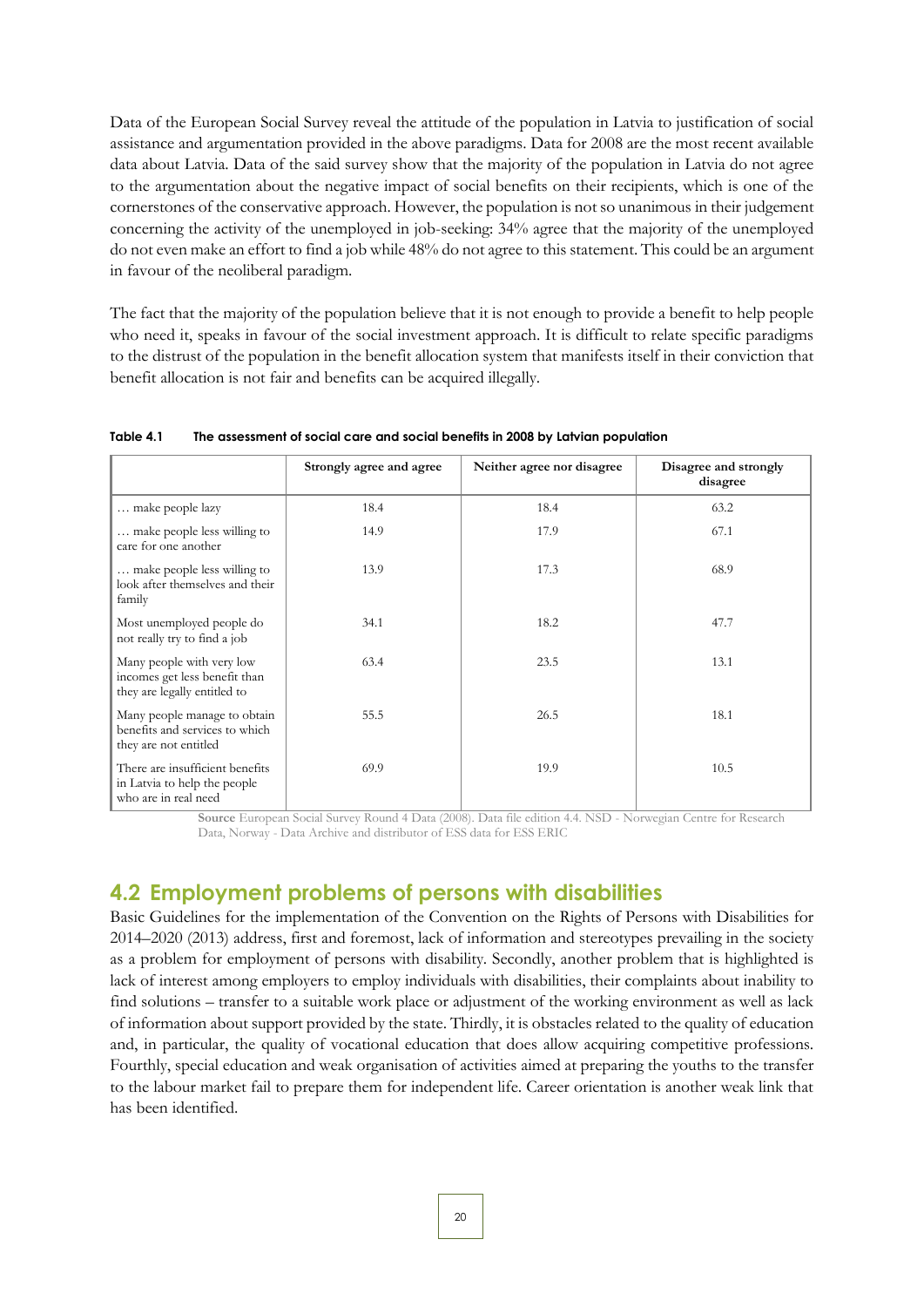As appeared in the interviews with people with disabilities and representatives of NGOs employers are very cautious to employ individuals with disabilities. To employers mind, often reasons for their caution can be found in regulatory acts (excessively rigorous protection).

Obstacles to employment of persons of disability that were indicated by Gunta Anča, Chairperson of the Board of the Latvian Umbrella Body for Disability Organisations SUSTENTO.

1 A low level of education and skills (professional and social)

Until now the system of inclusive education has not yet been fully developed in Latvia. Irrespective of successfully formulated legislative acts, in reality children with disabilities or learning disorders acquire education at special educational institutions. Unpreparedness of the teaching staff and curricula, unadapted environment, the general attitude of the society do not develop inclusive education. Often the level of knowledge provided by special schools is insufficient to enable pupils to pass the final exams and to receive the respective certificate of education. Knowledge is not sufficient even for the performance of simple jobs where the certificate might even not be required. The lengthy study process in a segregated educational institution, away from the family and the community stimulates the isolation of these children; they do not develop communication and socialisation skills that are so necessary in the labour market.

- 2 Insufficient knowledge of employers about needs of employees with disabilities In Latvia employers have not had the possibility to acquire skills and knowledge for communication with employees with disabilities. They follow all the stereotypes prevailing in the society – that these people are often sick and incapable of doing their job properly, that they will not be able to integrate in the work team and the work team will not be able to accept them. As a result it is complicated for the employer to hire a disabled person and later to maintain employment relations with the person.
- 3 The need to have special working conditions or equipment Often special working conditions and equipment are required to enable people with more severe disabilities to have appropriate employment opportunities. It is possible that the required equipment is simple and easily available; however, sometimes costs of such equipment are quite high and unacceptable for the employer. Likewise, there is a high probability that the employer himself/herself does not know what equipment might be the most suitable. Sometimes special working conditions also mean the necessity to have shorter or changed working hours, special lighting at the work place or prevention of any background noise. The employer must be ready to understand these needs and to provide these conditions.
- 4 Inaccessibility of premises

Accessibility of premises is of particular significance for the employment of persons with motoric disorders as well as blind people. Doorways, which are not sufficiently wide, steps or even upper floors, lack of vadulu and reference points prevent hiring of persons with more severe disabilities. Often the environment can be adapted with the help of slight changes - access ramps, hoists, vadulu and other reference points. Sometimes the adaptation of the environment may become an unsurpassable burden for employers - not infrequently the instalment of an elevator proves to be too expensive and is not possible.

5 Imbalance of remuneration and benefits

In Latvia significant restrictions for employment are generated by the unsuccessfully implemented social insurance and social assistance policy. Persons with disabilities have access to state and local benefits in different situations. Several benefits offered by local governments are paid only to those persons who have been granted the status of a needy person, following the assessment of their income level; thus when the person starts to work, the income level rises and the person loses the status of a needy person and likewise the benefits paid by the local government. In Latvia incomes from salaried employment are comparatively low, in particular for people with more severe disabilities. It means that at times the money earned by work is less than the benefits the person receives if unemployed.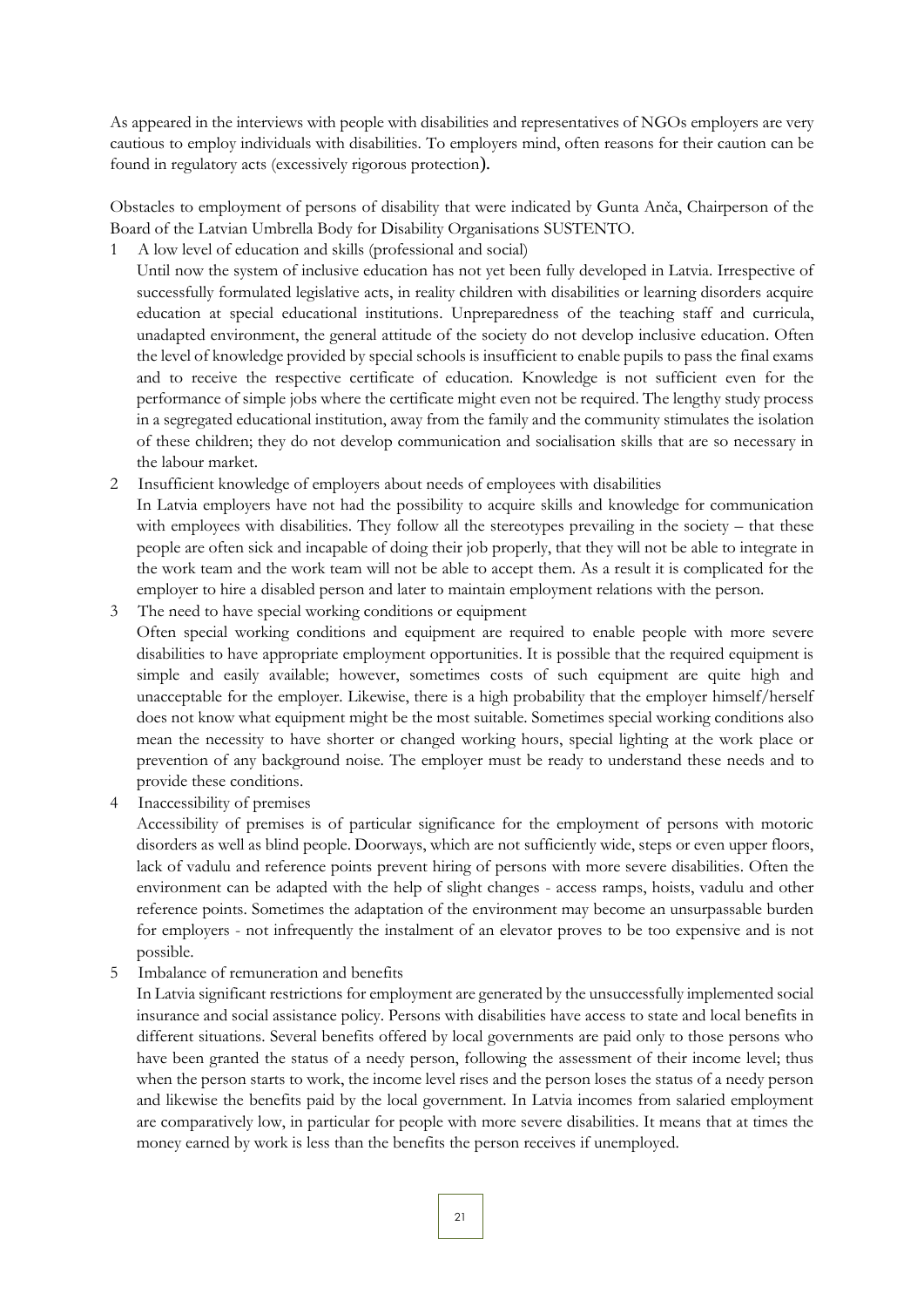### Representatives of the NGO 'Apeirons' who have been providing employment support services to persons with disabilities in Riga already for six years, have a brief comment:

*"The main difficulties in the labour market are caused by stereotypes, thus part of the disabled conceal their disabilities, secondly, it is the low level of education, thirdly, it is the inaccessibility of the environment for persons with motoric disorders. These are the main problems. Certainly, it is also the age. And the workload which is too strenuous. There are no part-time jobs or jobs with shorter working hours".* 

Even if the concealment of the disability helps to get a job it has negative consequences: people with disabilities take on the workload of healthy people, which they find too difficult to bear, and stereotypes about employment possibilities of the disabled remain unchanged. But we had also some good examples in our interviews. During the interviews the focus of attention shifted more on efforts of persons with physical disabilities and mental disabilities to find and to adapt work places to their needs.

The main unemployment problem for persons with physical disabilities is the accessibility of the environment. Work at home is recognised to be a good solution to the problem. Work at home can be organised in line with the person's health – the person may take a rest when required, the premises are familiar and adapted to the needs of the disabled person, there is no need to leave home to go to the work place on regular basis.

*"At home I can work mostly in bed. I fall back, take a brief rest and then get back to work again".* (a man, disability group I)

*"When I do the work, is entirely up to me. At night, in the morning or … I will never go to work where I have to sit all day somewhere away from my home. It is not possible physically. I know those who do work … I must lie down during the day, I must have a rest".* (a woman, disability group I)

In the case of working at home communication with the employer and colleagues is particularly important; it requires certain understanding and desire on the employer's part to cooperate; however, if these issues are resolved, it is a good opportunity to employ persons with physical disabilities.

*"... there are no problems, we call each other, exchange emails, and I have not been to my place of work a single time".* (a man, disability group II)

Persons with mental disorders have different problems. They need work where they themselves can set the tempo of work and plan the scope of their output.

*"Currently I take my medication every day and my disease does not cause any problems. I just have to be less nervous about everything. That is why I do not want to get involved in any permanent work that would require going to work every day for regular working hours. I like it that I can regulate my working time myself".* (a women)

Persons with mental retardation and psychic diseases gladly take on physical work, for example, Aina who is employed by the Social Service, provides assistance to the elderly "*... we go to aunties ... old aunties ... Well, we clean the rooms there, clean the windows, ...".*

## <span id="page-21-0"></span>**4.3 Activation of the long-term unemployed and provision of services**

A disabled person can find a job himself/herself in consultation with a NGO, the social services; likewise several enterprises implement a policy of employing the disabled.

At present the main state support mechanism in stimulating employment of the disabled is NGO services; NGOs administrate the establishment of subsidized work places and refer the disabled for training measures if they are needed. The experience of the NGO 'Apeirons' reveals how support is provided to the disabled in their job-seeking efforts in practice and what main problems still exist in this field.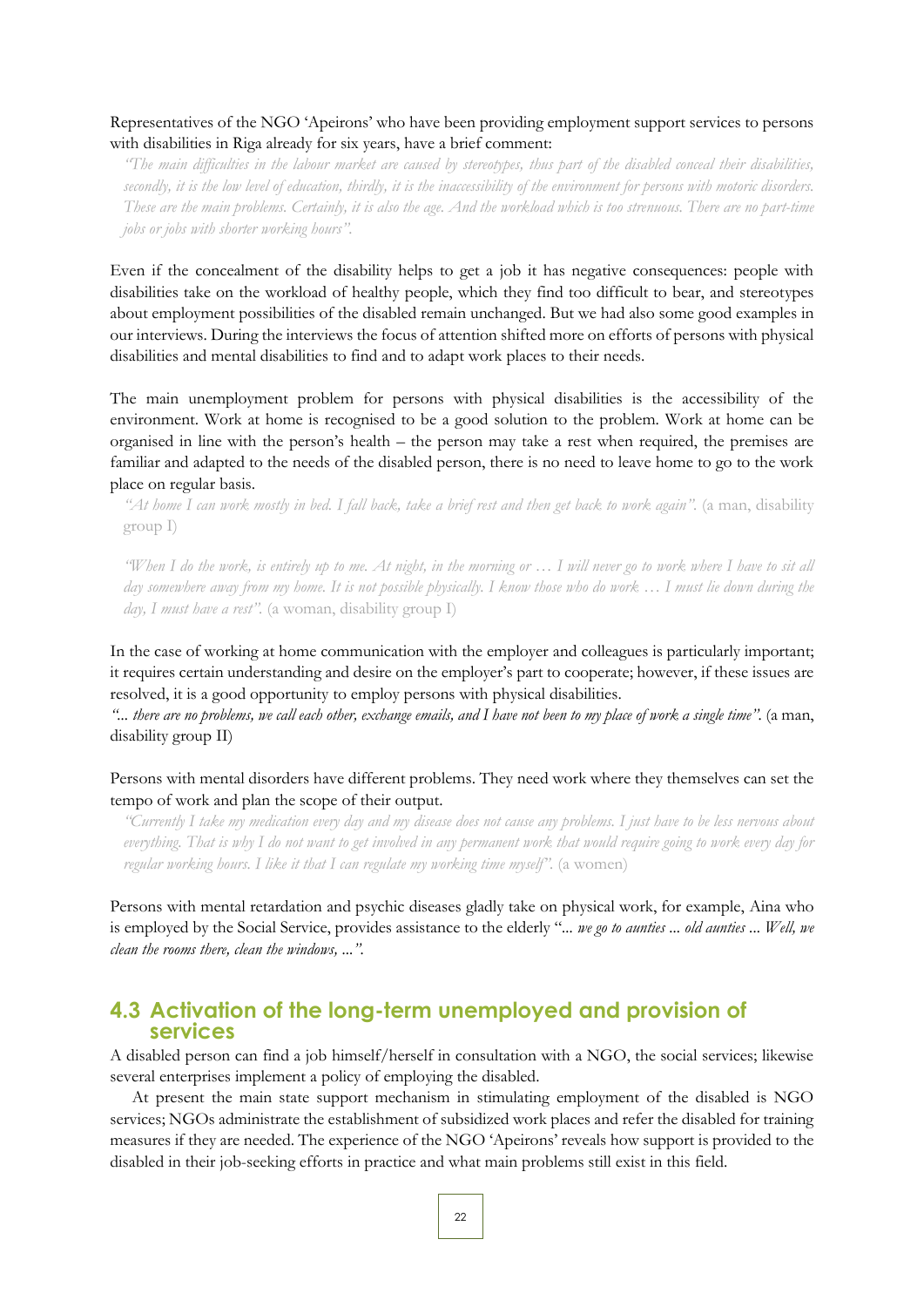### <span id="page-22-0"></span>**4.3.1 Employment support service for persons with disabilities in Riga: experience of the NGO 'Apeirons'**

The target group is clients of the Riga Social Service who have functional disorders (speech disability, impaired eyesight, internal diseases etc. disabilities). The service is provided by the Association of the Disabled and their Friends 'Apeirons'. Since 2012 the service has been received by 353 persons with disabilities, of whom 102 have found employment (data of the Welfare Department at the Riga City Council).

Services provided by the 'Apeirons' are used by people over 50 years of age, with group II and group III disabilities. A view prevails among the people with disabilities themselves and also in the society that group I disability means the person cannot have salaried employment. Disabled people do not have good examples that could prove that persons with group I disabilities can also work. However, many people with group I disability have worked in the 'Apeirons' office and through this the organisation attempts to overturn the existing stereotypes.

It is difficult for the disabled to integrate into the labour market as often they cannot stand the same workload as people without restricted working ability. Thus part-time work is more suitable for the disabled.

*"I would like to work. But I feel too bad, I can't work full-time. ... but in our small town...part time work, especially for a disabled person, cannot be found."* (a woman, disability group I)

The main principle followed by the 'Apeirons' is individual work with every client – "*we take the person by the hand and go together with him/her all the way*". Usually clients do not have computer literacy skills; they do not know how to perform simple functions, to use the e-mail, to prepare CVs, to find vacancies, to look for jobs.

The 'Apeirons' staff finds and selects suitable vacancies and sends them to the clients to contact their potential employers. Specialists - psychologists, social workers, career advisors - provide the necessary consultations. Consultations are also provided concerning the pension system. Last year computer training was provided specifically for job-seeking - what should be done step by step, which portals to examine, how to prepare the CV, how to upload it.

Jobs that are suitable for persons with disabilities and that the 'Apeirons' staff tries to find for their clients include on-duty-persons where no education and no skills are required, cleaners, janitors. The deaf are more frequently employed as cleaners or janitors as they are physically strong. Less often the disabled find jobs of salespersons, packers. Representatives of NGO were proud that "*At the moment a girl with the education of a social worker has found a job in her profession"*.

The disabled look for cleaning jobs because it is possible to work part-time and there are flexible working hours. The disabled apply and are hired as part-time on-duty- persons and cleaners because usually healthy people do not apply for these jobs in view of the low salary that they cannot survive on while the disabled receive also their disability pension.

As 'Apeirons' staff told in the interviews 'Even young people with disabilities and good education also find it difficult to get a job. They are not hired. Nobody is rejected directly, the employers say – we will call you but nobody calls.'

Vacancies are also offered by the State Employment Agency (SEA); however, they do not select vacancies that are suitable for the clients and on offer. "*They offer the old vacancies as well that have been already filled in already a long time ago, and it generates distrust in clients"*. The 'Apeirons' project manager recognises that the SEA does a lot for training of the unemployed, they have many short lectures; however, it is not enough as people need practical help. Individual practical assistance to every jobseeker is offered by the 'Apeirons' and it does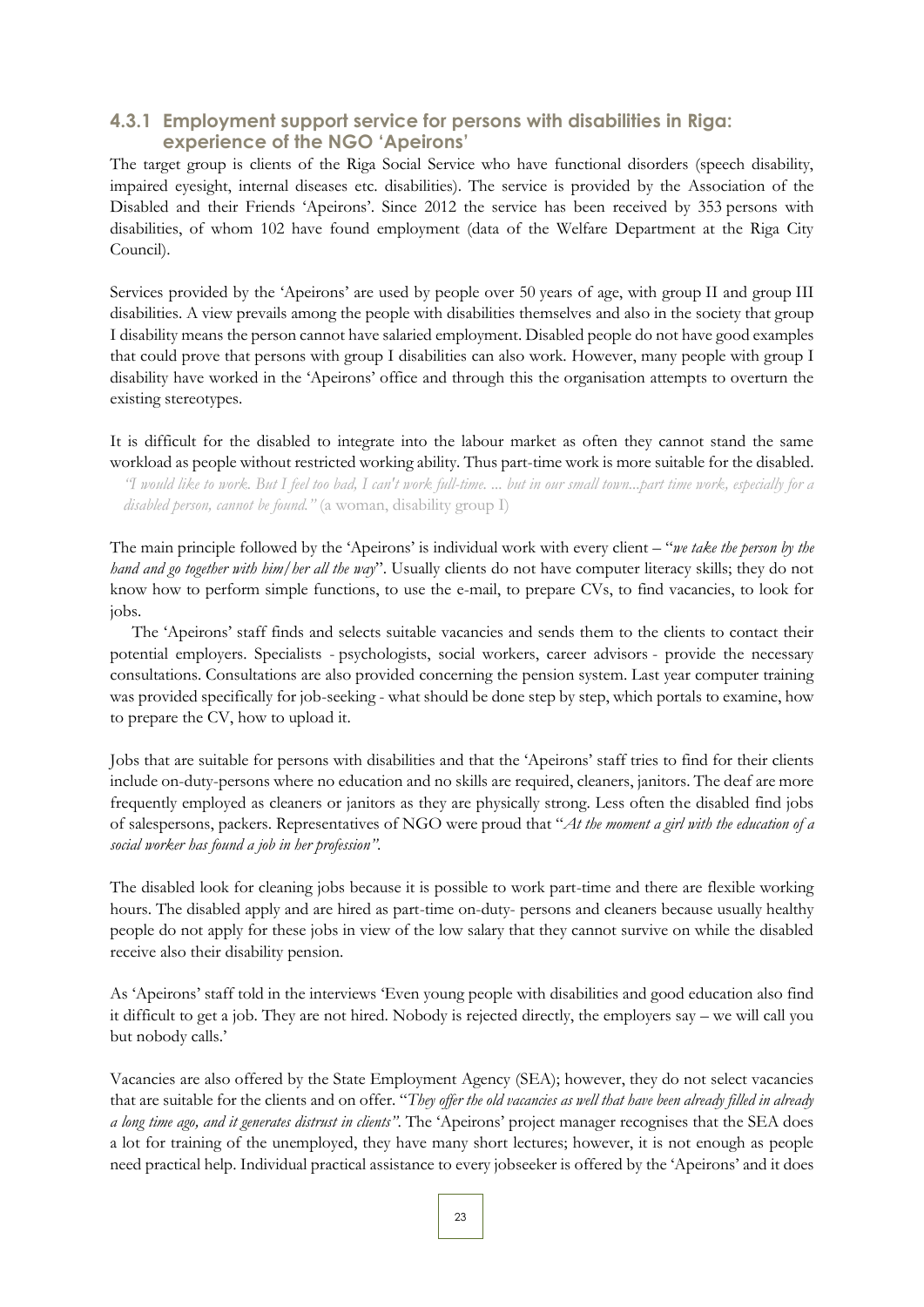not duplicate the work of the SEA. Likewise it is important that the 'Apeirons' takes into consideration the abilities of the disabled: "*we take into account what people can do and what they cannot do and then we start our search"*. It happens that people without experience overrate their abilities - "*the person believes that he/she will be able to do the job while we have to explain it to the person that the job is not suitable*". It is difficult for people who have not had salaried employment for a long time to get out of the routine daily life - people must change their life and many of them are not ready for that. Therefore specialists of the 'Apeirons' encourage and help to introduce these changes

### <span id="page-23-0"></span>**4.3.2 Assessment of the employment support activities**

Data acquired during interviews, focus group discussion and research reveal that lack of information is an acute and long-term problem that exists at several levels of the employment system. Complaints about lack of information are expressed by the disabled persons themselves as well as representatives of NGOs and employers involved in the process.

Persons with disabilities mostly emphasized lack of information about the available support measures and places where to look for information while concealment of the disability was mentioned as another obstacle to receiving support.

Lack of information as very critical issue was revealed in other studies as well. Employers are not sufficiently informed about possibilities of receiving support if they employ persons with disabilities while employees of public agencies express critical comments concerning the currently existing procedure when measures are financed in the form of projects and they generate competition between state and municipal institutions that obstructs the flow of information (SIA 'Baltijas konsultācijas', SIA 'Agile & CO', 2017).

Experience of the NGO 'Apeirons' shows that capabilities of the disabled are rarely taken into account in support measures for the unemployed organised by the SEA. The offer is general while each individual case is different. Other research studies have also highlighted the need for a differentiated approach - there are no guidelines concerning the offer or range of services that would be appropriate for the various types and severity of disability - the target group is not profiled according to the type of the retained capability for work.

Some people with disabilities had quite good experience with the SEA. The disabled, who were interviewed and were participated in some training courses offered by the SEA, spoke highly of the assistance provided to then in their job-seeking efforts as well as about the offered courses; however, they recognised that not always the disabled people could use them.

*"No, I have gone to them a number of times (to the SEA) and I cannot say anything bad about them. They offer what they have, but there is nothing related to my profession …"* (a man, group II)

*"When I was registered with the labour exchange, I trained to be a hair-dresser; however, I could not work as I was ill all the time ..."* (a woman, group II)

<span id="page-23-1"></span>It can be concluded that the approach followed by the 'Apeirons' is more in line with the capability approach as it takes into consideration the functioning capability of each client and encourages making one's choice.

### **4.4 Subsided employment measures**

Subsidized employment as a support measures targets the unemployed in a more disadvantaged situation, as well as the long-term unemployed facilitating and motivating their entry into the labour market. Disability generates a more disadvantaged situation for persons who want to be employed and actively seek work as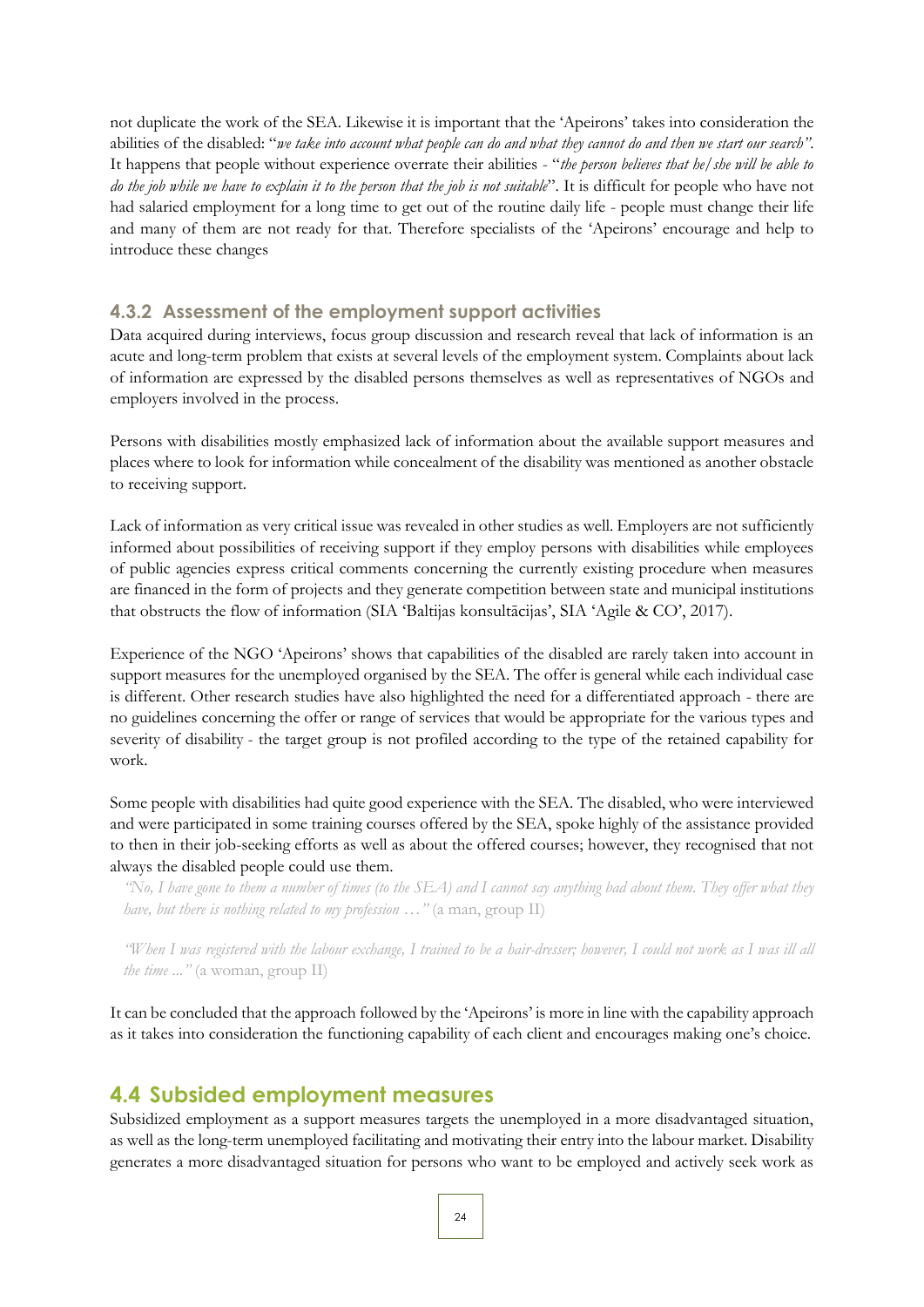well as for those who are not active in their job search. According to international experience, these are different target groups and usually subsidized employment is focused on stimulating motivation and development of work experience by activating the unemployed (SIA 'Baltijas konsultācijas', SIA 'Agile & CO', 2017).

The measure 'subsidized work place' has existed already for 12 years and it is also financed from the European Union funds. At present the disabled can qualify for 'The Activity for Specific Groups of Persons' or the Youth Guarantee Activity 'Subsidized Employment Measures for Unemployed Youths' (see the description of the service in Chapter 3.2). The aim of the measure is to facilitate the development of sustainable and long-term working places for unemployed with lower productivity level and preserve their skills and competencies. Financial support is provided for maximum period of 24 months for unemployed disabled people, and includes monthly wage subsidy which equals to the amount of minimum monthly wage. The following additional expenses are also covered from the state budget: wage supplements for supervisors during on-the-job training, training or working place adaptation for persons with special needs, involvement of different experts, such as assistants, silent language experts etc.

### <span id="page-24-0"></span>**4.4.1 Experience of a subsidized work place**

#### **(Aivars, 44 years old, disability group II since childhood)**

Aivars has used the service 'subsidized work place' twice - the first time he worked as an office administrator for the Diabetes Federation, the second time he worked at the Latvian Society of the Blind. After the interview Aivars shows his CV - it lists three unsubsidized work places and two subsidized work places. He has worked for a year and less at the unsubsidized work places, mostly in warehouses. The longest employment period has been with the Latvian Society of the Blind. Currently, Aivars is unemployed.

In the first subsidized work place the project had ended earlier (after a year and eight months) because the structure of the organisation was changed. Aivars had wanted to continue work at another subsidized work place without any delay; however, the State Employment Agency had informed him that he would be able to get a subsidized work place for a second time only after a year. During the interim period Aivars has placed ads in mass media and has looked for work but he recognised that it is difficult to find a job himself. The second subsidized work place was the Latvian Society of the Blind where Aivars worked for two years - from 2014 until 2016. He was informed about this option by the SEA. At the Society of the Blind Aivars worked in the archives, his task was to file documents and to upload them in the computer. Aivars did not need any special training as he had computer skills and could work with the Excel. His work place was a desk and a computer - 'everything that was needed', he says.

Even though Aivars had to traverse the whole of Riga, spending more than an hour on the way to his work, he is very positive about the time when he worked for the Latvian Society of the Blind. He liked that other staff members were very supportive, that he was also entrusted with the tasks of a courier. In his view, experience is the main gain acquired from this work. Currently he has improved his computer literacy skills; recently he helped an acquaintance to learn to use Word and Excel software. While working for the Latvian Society of the Blind Aivars got interested in the work of a project manager, and after the end of his employment he applied to the project management course offered by the SEA. He has completed the course and has received a certificate.

Aivars compares his work in a subsidized work place and a regular work place and points out that he had employment in a regular work place only for a short period time - as a substitute for an employee absent from work due to some reason. He speaks about his work in the warehouse where the end of the work day was the most difficult as most of the work had to be done in a short time. The subsidized work place is for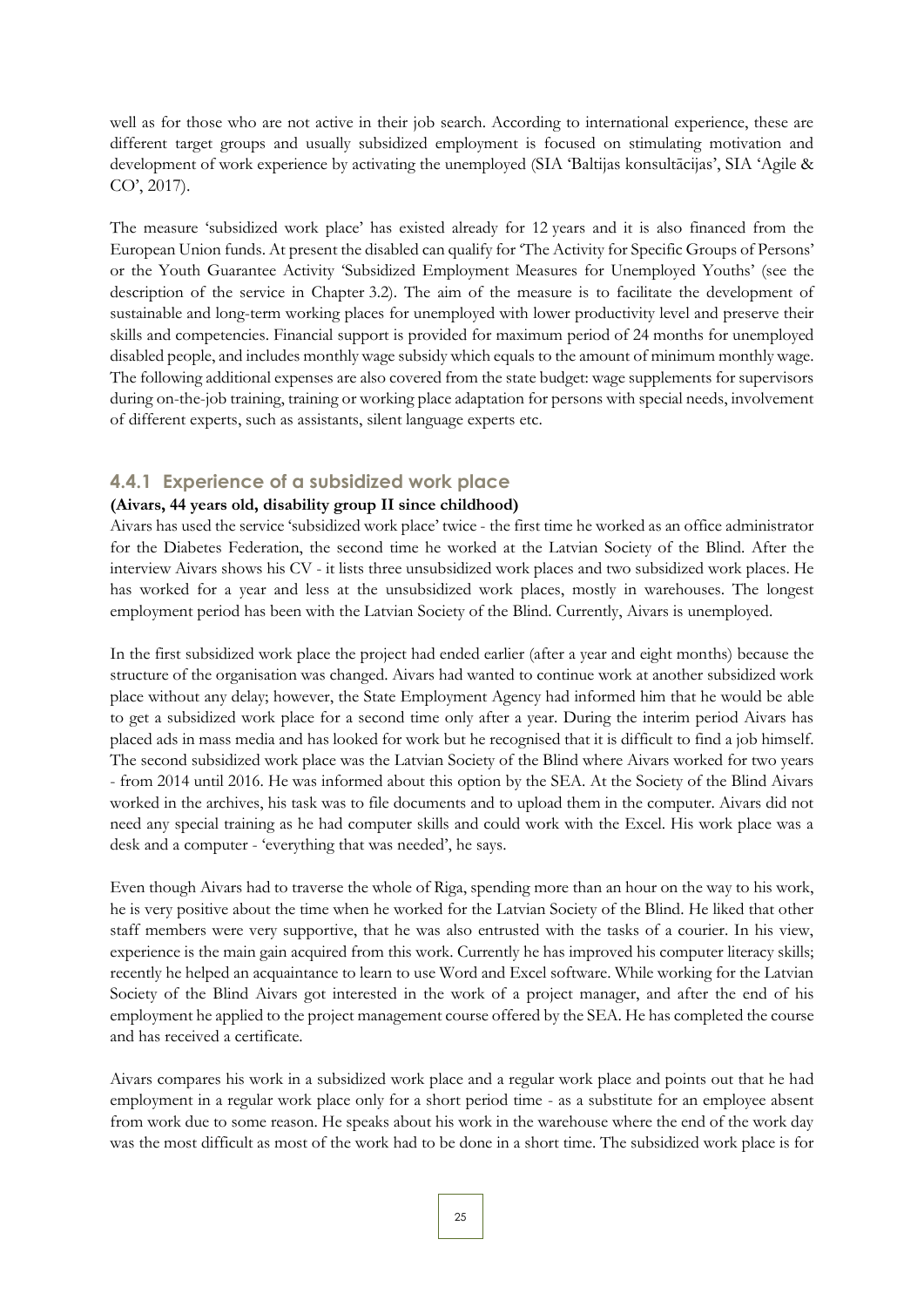two years, it gives a feeling of security; work is also in line with the abilities, it strengthens self-confidence and stimulates the desire to work.

Aivars believes that the fact that he does not conceal his disability and seeks the assistance of the SEA is the main key of his success: "*Not everybody knows about these subsidized work places as not everybody who is out of job, goes to the SEA and tells them that he has a disability group and he would like to work …*"

Aivars is very critical about the year between the subsidized jobs that must be spent without work. He would like to see these rules changed, excluding this compulsory interval.

The attitude towards the subsidized work places differs. Not all of our interviewed disabled people were so optimistic about this activity. Part of the disabled finds it difficult to find a job as not all employers want to employ disabled persons.

*"Well, we have to look for that subsidized work place ourselves … I have made many enquiries but nobody needs … Taxes are to be paid all the same, the salary is not to be paid, but the tax still must be paid. And they still hold the opinion: "Oh, you have a disability. Will you be at work, will you absent from work?" And then they start thinking.* (a woman, disability group II)

As it was stressed by active disabled person in one of the interview - one of the most essential factors of employment is activity of the person – the desire to work, search for solutions, reminding about oneself.

*"Yes, many people like to go to the social service, to whine about their difficult life, get the benefit through their whining and moaning. Everybody chooses his/her own way to take. I know chaps who work and earn their living sitting in wheelchairs. One must move one, be in the circulation, people must know about you. If they know about you, they offer you a job".* (a man, disability group II)

### <span id="page-25-0"></span>**4.4.2 Assessment of the subsidized work place**

When assessing the appropriateness of subsidized work places for needs of persons with disabilities, representatives of NGOs and public agencies recognise that subsidized work places are the only employment opportunity for many people with disabilities:

*It is clear that often there are cases when a work place has been established and an unemployed person is hired who has just been registered with the State Employment Agency - a disabled unemployed person who corresponds to the target group. In reality he has come because he knows that he will be hired for that work place. He works for two years and then, possibly, waits for his next turn. The problem that we encounter is that it is comparatively difficult for us to provide further long-term employment for these people.* (Representative of policy makers)

Representatives of the NGO 'Apeirons' point out the difference between the theory and practice in the matter of subsidized workplace: *In theory … the employer hires a person; the person works there for some time and stays on. In practice it happens very, very rarely. There are few work places, and people fight for them. Likewise the two-year period is considered to be too short - in a subsidized work place two years pass until the person is taught to work a full day, it is rehabilitation at work. That is okay, however, it cannot be said that it achieves the goal*.

People who have worked in subsidized work places would gladly continue working there also after the expiry of the two-year period; however, experience described above by Aivars shows that he will be able to apply for another subsidized work only after a year.

The question what happens to employees when the period of the subsidized work place expires has been put also in other research studies. As persons with disabilities often use the subsidized work place as the only employment option as they are aware that it will not be possible to find a job after the end of this period, social guarantees after the expiry of the period become particularly significant. A disabled person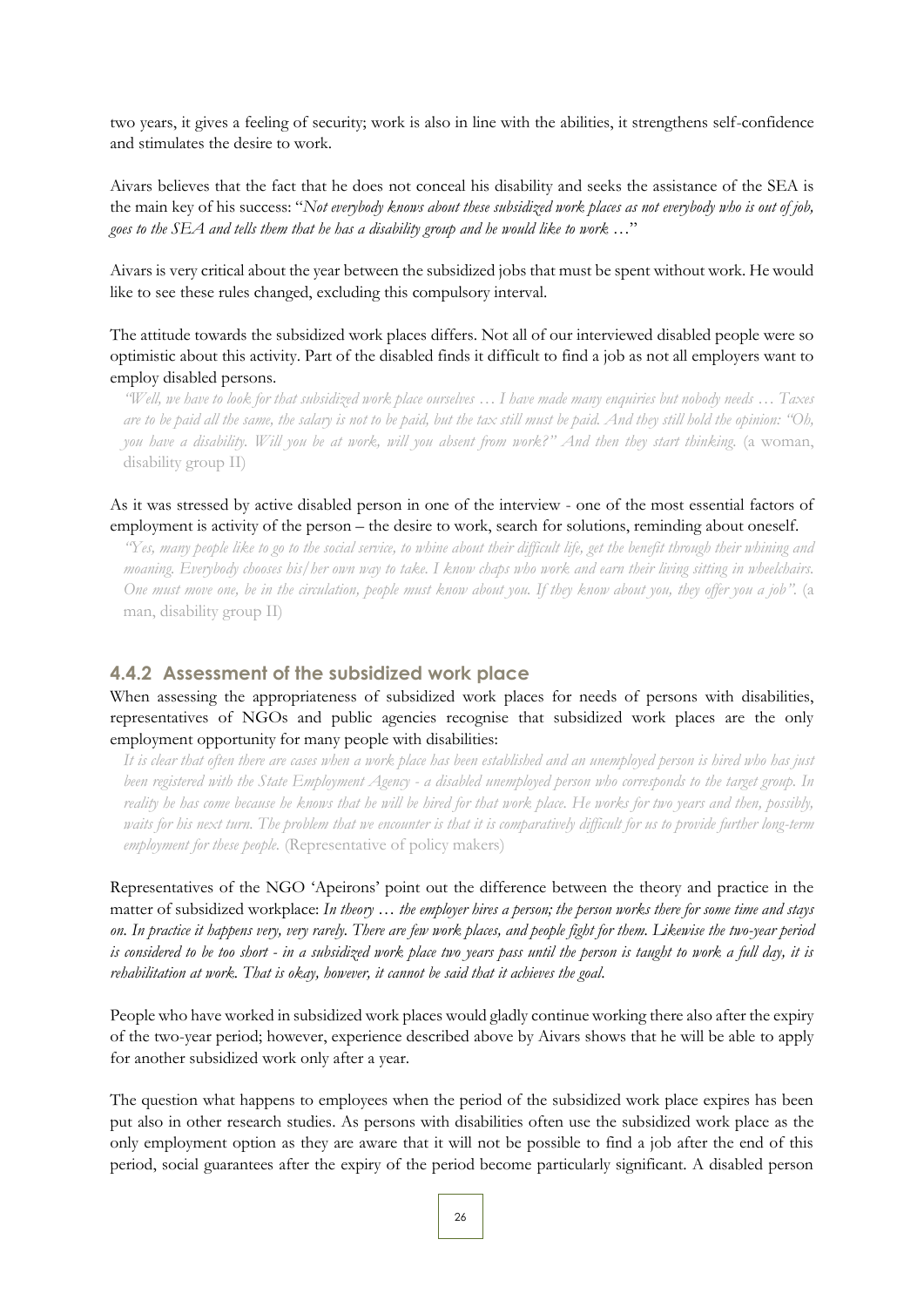who does not get any job option or the unemployment benefit after the expiry of the subsidized work place activity finds himself/herself in an unenviable situation. The person may feel resentment and it may affect the person's desire to participate in other support activities.

The unemployment benefit is important for preventing any rapid deterioration of the life quality after the expiry of the subsidized employment period and the loss of the job as the person has again to learn to live on a much lower amount of available funds that might prove to be particularly difficult if the work place has necessitated significant changes of the person's life style, for example, the person has changed the place of residence or bought a transport vehicle on instalment to get to the job (SIA 'Baltijas konsultācijas', SIA 'Agile & CO', 2017).

The subsidized work place has been developed to compensate expenses of the employer that may be incurred by hiring a disabled person who has been out of employment for some time, who has to be trained and who could have some constraints for work performance in comparison with other employees. It has been pointed out also by the representative of policy makers during the interview who has indicated that the service has been targeted to providing compensation to employers but has not been targeted to the actual needs of the person to be employed. The person does not always need some adjustment, for example, a person with a relatively small loss of the ability to work.

At present there is no differentiation or profiling of various target groups among the disabled.

Investment is made in the work place for a two-year period; however, practice shows that the established work places 'disappear' when the period is over; employees who were subsidized during this two-year period do not continue to work there and no other disabled people are hired. Thus investment in adapting a work place to the needs of disabled people is an investment only for two years. Taking into consideration the social investment paradigm, investment must be made in people as well but not only in short-term work places. Such investment would be long-term.

Participation of the disabled in the labour market may be facilitated by other conditions as well - part-time work is a very significant adjustment. This pre-requisite is mentioned not only as problematic in our research, but also by the research study conducted by the SIVA 'Research of the labour demand and identification of professions and skills required by the labour market for persons with severe disability and mental disorders' where it is pointed out that part-time employment is comparatively rarely available in Latvia and part-time employees are exposed to a much higher dismissal risk if the enterprise experiences difficulties.

### <span id="page-26-0"></span>**4.5 ALMP from the Social Investment, Human Rights and Capability Approach perspective**

Article 23 of the United Nations Universal Declaration of Human Rights stipulates that: Everyone has the right to work, to free choice of employment, to just and favourable conditions of work and to protection against unemployment. Everyone, without any discrimination, has the right to equal pay for equal work. The UN Convention on the Rights of Persons with Disabilities has been effective in Latvia on 31 March, 2010, but there are a lot of problems in its implementation.

This chapter discussed the practical implementation of the right of the disabled to employment through active employment measures and assessment of these measures mostly by the perspective of the people with disabilities (giving voice to users of these measures and to representatives of NGOs who represent these people).

Representatives of the NGO emphasize that the ratification of the above UN Convention by Latvia is a very important step towards respect for human rights of persons with disabilities as a mechanism has been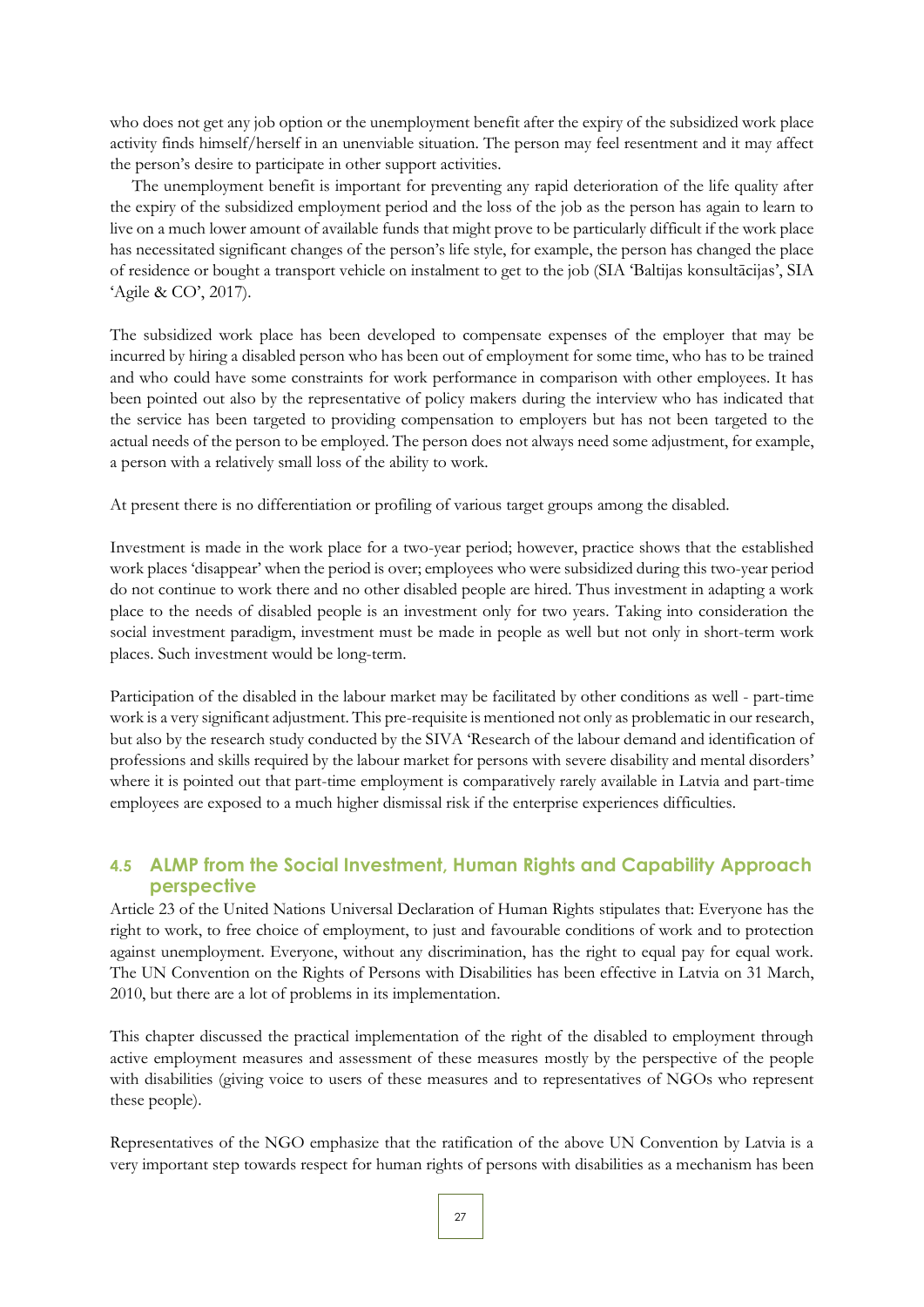developed for the implementation of the Convention and the process is closely monitored. It forms the foundation for the practical implementation of human rights of the people with disabilities.

In 2015 the Cabinet of Ministers of Latvia approved the Plan for 2015-2017 for the Implementation of the Basic Guidelines for the Implementation of the UN Convention on the Rights of Persons with Disabilities for 2014-2020. It is indicated in the Plan that the policy is developed in line with provisions laid down in the UN Convention on the Rights of Persons with Disabilities to ensure transition from the medical model, which emphasizes the person's inability and dependence on other people, to a human rights- based social model where the emphasis is on the right of the disabled person to independent life and active participation in social processes. The Plan also outlines the direction of changes - Latvia must continue moving towards the restructuring of the sector to stimulate the activity of the people with disabilities within the frame of their remaining ability to work; likewise support mechanisms must be developed to enable the disabled to enjoy opportunities and rights like the rest of the general public**.**

The above transition from the medical model to the social model means the application of the capability approach in respect of disability. The Latvian Umbrella Body for Disability Organisations SUSTENTO has developed a training programme for professions working with the people with disabilities. The essence of both models is explained within the frame of the said programme:

- According to the medical model the disability of the person is determined by the person's health condition and diagnosis. The medical diagnosis is used to regulate and control the person's access to work, social benefits, education and entertainment. The medical model is based on the belief that disability is the individual problem of each person that must be addressed at the individual level. An inseparable part of this model is specialists and professions who control and manage the life of persons with disabilities. Usually choices are made already in advance for the person or the person is offered very few options of choice, permitting only what has been prescribed by the expert.
- The social disability model has gradually emerged through the development of the opinion of the society itself about disability, its role and the place of every individual in the society. According to this model disability is not the individual's 'fault' or the irreversible consequences of the person's functional disorders; disability is caused by physical, organisation and attitudinal barriers in the society that lead to discrimination. To prevent discrimination the approach and thinking should be changed. In the social model the disabled person is part of the society. If any member of the society encounters obstacles in asserting himself/herself, that is the problem of the society but not the individual. The social model is based on human rights and its goal is to eliminate obstacles to ensure that the disabled have the same opportunities to decide their own life as any other person. The social disability model changes attitude to disability at its very basis. It determines that all people are equal and all people should be equal in rights as well as freedom of choice capabilities.

If assessment is made according to the following four features *(a humanistic vision of vulnerable people as citizens with equal rights and aspirations; a multidimensional framework for government action; a focus on the long-term (including intergenerational) sustainability of work; an emphasis on the degree of free choice as a key element of welfare)* that distinguish the social investment approach from the 'making work pay' approach and the workfare approach, it must be recognised that in Latvia the social investment approach is not applied in respect of employment of the disabled and the accessible ALMP measures. Even though it has been defined in the policy planning documents, in reality the neoliberal and conservative approaches dominate. Hopefully the social investment approach will start to gradually compete with the approaches followed until now; however, participants of the research point out that it requires significant changes in the thinking of policy planners and implementers and their perception of problems and their solutions.

A relevant aspect where solution is acutely needed in Latvia, is keeping the disabled in their work places. Many employers lack knowledge and experience to ensure that employment of the disabled is implemented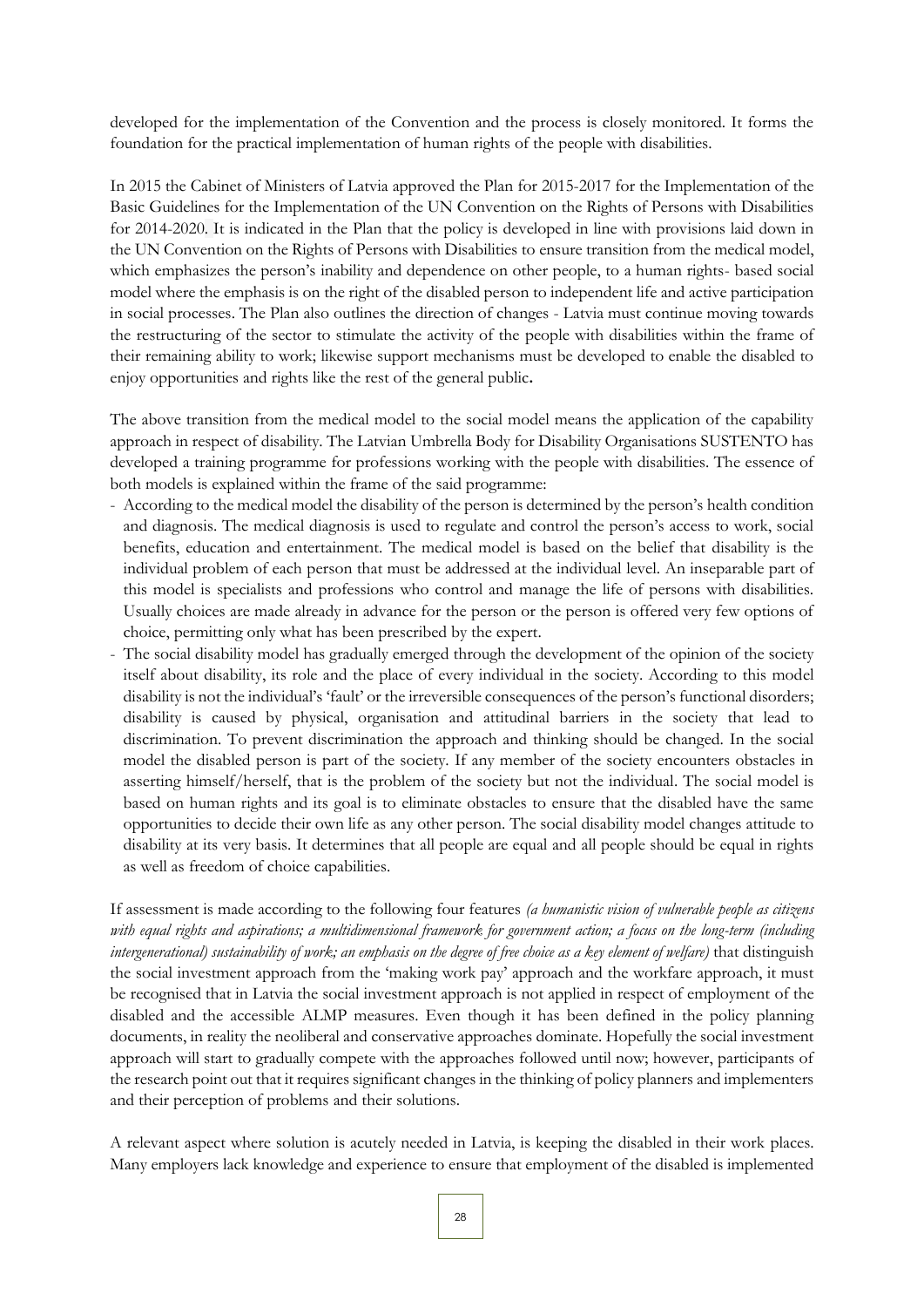in a mutually acceptable way. Employers also need support consultations and educational activities. Currently the available solution in the event of the person losing his/her ability to work is the sickness benefit while for the employer it is the loss of an employee with certain capacity for work. According to experts, keeping the disabled in their work places imposes additional obligations to adapt the organisation and the environment of work. Employers also need support measures provided by the state; however, until now they have been insufficient.

## <span id="page-28-0"></span>**4.6 Evaluation of 'effectiveness' at the collective level: NGO role**

In Latvia NGOs are actively involved in changing stereotypes about the disabled that prevail in the society as well as to influence the policy in respect of the disabled in various areas through cooperation with various public and municipal institutions.

About 50 non-governmental organisations have been registered in Latvia that have listed the disabled as their target groups. People unite in organisations by type of disability as well as according to the territorial principle; in many of the registered organisations the disabled is only one of the indicated target groups. In 2002 an association of non-governmental organisations was established in Latvia that can represent interests of all the disabled at the local, national and international level. Currently the Latvian Umbrella Body for Disability organisations SUSTENTO covers 48 various organisations with the membership of more than 50,000 people with disabilities or chronic diseases.

Positive understanding about people with disabilities and chronic diseases is developed in cooperation with the national and local mass media.

Non-governmental organisations also participate in various projects to promote employment opportunities for the disabled. Representatives of the NGOs recognised that cooperation with the ESA and local governments has been gradually improving and expanding. These are projects where assistance is provided to those unemployed people for whom state (ESA) - organised measures are insufficient and who need additional assistance and support. The staff of the ESA also takes an increasingly more active part in NGO projects, offering their support and knowledge.

NGOs are also actively involved in various educational activities. For example, courses organised by the SUSTENTO for professionals and employers of the people with disabilities constitute constantly increasing contribution in stimulating employment of the disabled. The courses offer three programmes: *Disability*  without barriers, Peculiarities of communication with the disabled and Social security systems. These courses help to reduce stereotypes and to develop cooperation, based on mutual understanding and respect, among the disabled, employers and representatives of those institutions whose professional obligations include promotion of employment of the people with disabilities.

Another aspect of the activities of the organisations is expanding the capabilities of their participants. This aspect has been characterised in more detail by the above description of experience accumulated by the organisation 'Apeirons'. Better and more profound understanding of the needs of the disabled and the nature of their employment makes the provided assistance more targeted and effective.

On the whole, it can be said that it is the organisations of people with disabilities that have promoted compliance with principles of the capability approach in respect of the people with disabilities in Latvia. Understanding of employment problems, active involvement in addressing these problems, development of a favourable environment expand opportunities of the disabled in the area of employment as well as their freedom to make their own choices.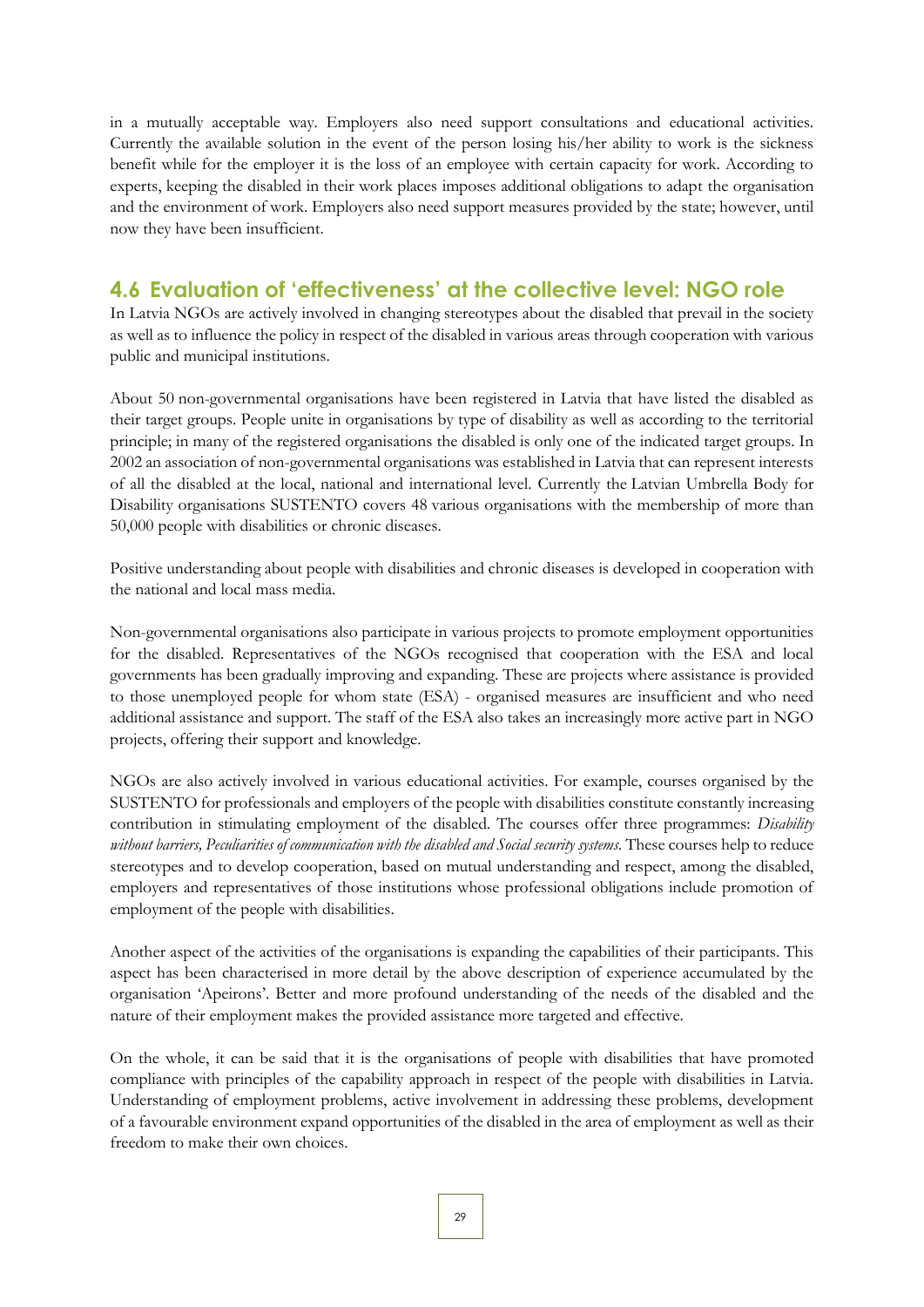## <span id="page-29-0"></span>**5. Conclusion**

Our participatory research sought to answer the main research questions: Have the most vulnerable people with disabilities access to the ALMP measures? Do the measures enhance the capabilities of beneficiaries?

Persons with disabilities have the right to work on an equal basis with others, however, access to the labour market remains one of the main challenges for people with disabilities. Employment of the disabled in Latvia is closely related to two other areas of life of the disabled - education and health. The current employment level of the disabled is insufficient and a significant problem in employment is their insufficient education. The second range of problems is related to accessibility of health services and medical rehabilitation. It should be taken into consideration by the SEA in their work with unemployed people with disabilities and in offering and implementing ALMP measures.

On the whole, the SEA implements various employment promotion activities - training, support activities etc.; however, the disabled are not the main target group in most of these activities, only one ALMP measure is directly targeted to disabled people. No data are publicly accessible concerning the number of the disabled who have participated in the different activities implemented by the SEA.

The research has revealed that there is lack of information about measures and the functioning of the SEA not only among people with disabilities but also among the employers.

Representatives of NGOs stressed that it is not effective to adjust work places and employment -promoting measures, choosing concurrently all people with disabilities as the target group without taking into account the type of disability and its degree of severity.

It is mostly the disabled with motoric disabilities who work in subsidised work places organized by the SEA, less often these work places are taken by persons with impaired eyesight and hearing disabilities. These efforts should be evaluated positively; however, there are the several problems which should be solved in the future.

#### Employers and representatives of NGOs

- The state finances the equipment of special work places; however, the amounts do not often correspond to the current price level. Additional investments are required from the disabled themselves and their employers, which, in its turn, generates the necessity to increase employers' motivation to employ the disabled at their enterprises.
- Length of the working time (a full work day) offered by the SEA. Alternative forms of work (e.g., parttime, per-hourly work) have not been discussed and provided for within the frame of subsidized work places.
- The main problems encountered by the deaf, are related to communication with the employer and the fellow employees, thus there is a need for a sigh language interpreter who is needed more at the beginning of work. Likewise the fellow employers should be trained to communicate with a deaf person.

People with disabilities and representatives of NGOs:

- Not all work places created under the ALMP measure 'subsidized work place' are long-term. With the expiry of funding the specific individual (person with disabilities) loses the job. Persons with disabilities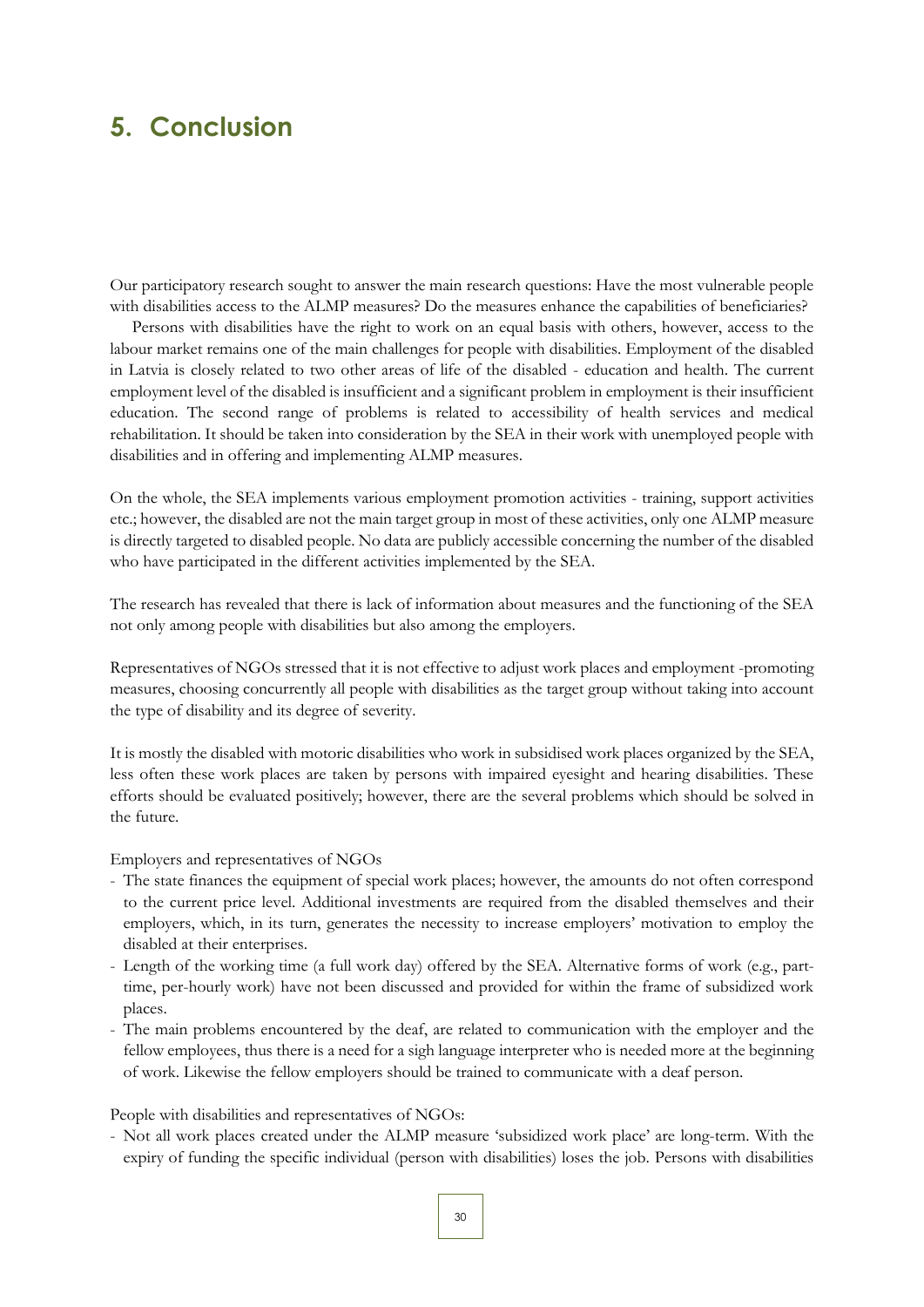are employed while the project lasts and sometime after its completion while it is controlled by the SEA; however, later the work places are liquidated.

- Employers are not particularly interested in employing persons with disabilities even through the scheme of subsidized work places as in this case the enterprise is subject to inspections and reviews.
- The interviewed persons with disabilities recognised that they lacked knowledge, skills and experience to understand and interpret the labour market offer and that they did not have job-seeking skills.

The offer of the SEA for the disabled is viewed sceptically. Persons with disabilities hold the view that the SEA offers low-qualified and low-paid jobs.

The disabled unemployed recommendations for improvement ALMP measures are the following:

- It is necessary to educate not only the society at large about needs of the disabled, their options, communication etc. but likewise it is necessary to provide training for specialists of the SEA who work with disabled unemployed persons.
- One of the most significant problems that needs to be addressed to improve ALMP measures for people with disabilities is the implementation of a more personalised approach.
- The range of services should be developed and appropriate for the various types and severity of disability. It is necessary to expand the range of activities offered by the SEA to people with disabilities. In addition, it should be taken into account the regional specifics, labour market demand in the regions.
- The disabled unemployed need more support and encouragement from the staff of the SEA which also means that it is necessary to educate specialists of the SEA for work with the disabled unemployed taking into consideration their specific needs and options to ensure respect for their human rights and their freedom to make their own choices.
- More options are needed also in respect of offered ALMP measures and job vacancies.
- Accessibility of the environment and the transport issues should be addressed.
- Much more attention should be paid to the quality of the offered jobs for the unemployed people with disabilities, they cannot be in their majority only low-paid jobs requiring low or no qualifications at all.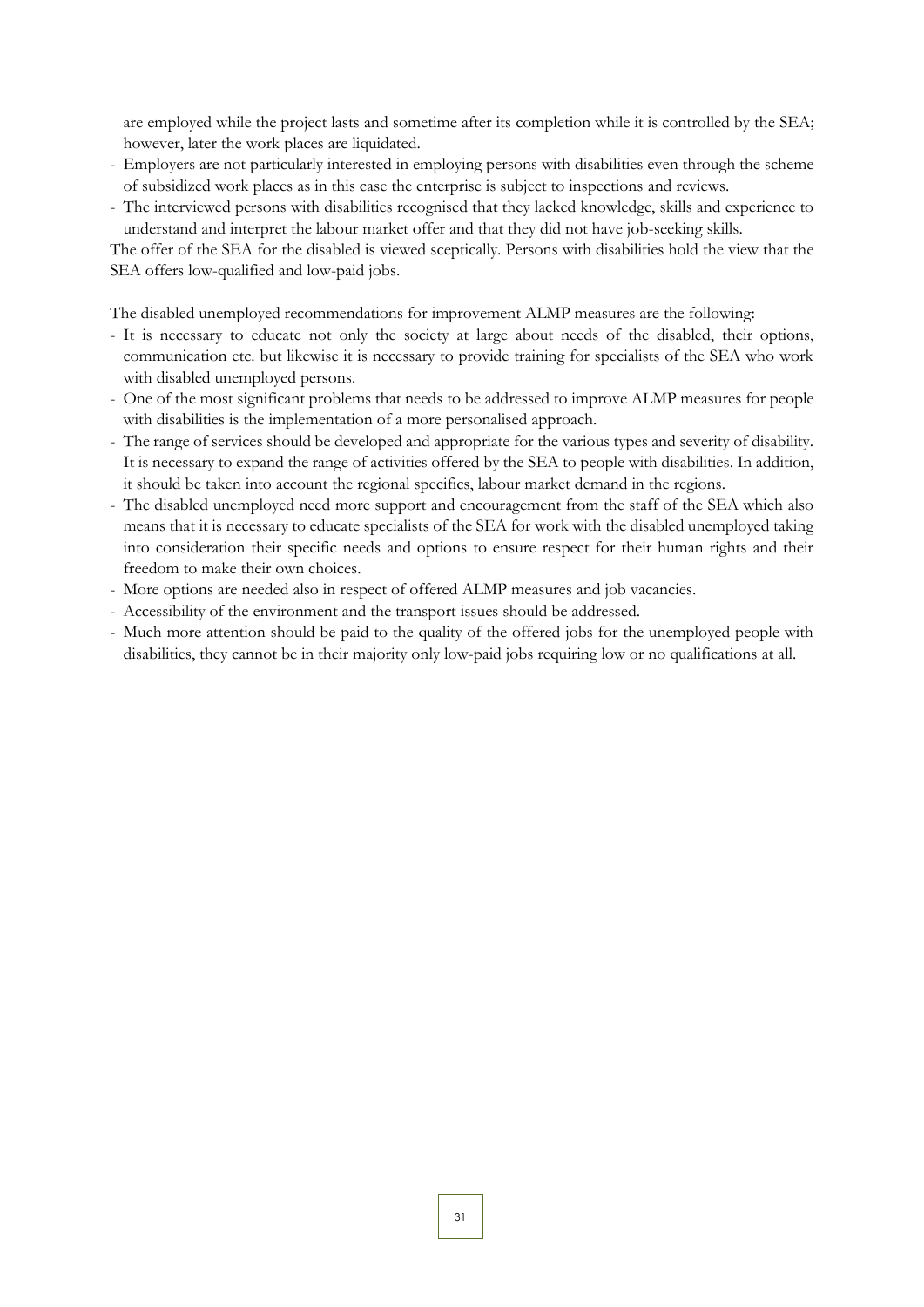## <span id="page-31-0"></span>**Bibliography**

ANO konvencijas par personu ar invaliditāti tiesībām monitorings 2010-2014. Pašvaldību aptaujas rezultāti. (2015) Available at:

http://www.tiesibsargs.lv/files/content/Petijumi/ANO\_invaliditates\_konvencija\_Latvijas\_pasvaldibu\_aptauja\_ 2015.pdf

Calite-Bordane, D. (2015). European Semester 2015/2016 country fiche on disability: Latvia. Academic Network of European Disability Experts (ANED). Available at: www.disability-europe.net/content/aned/media/LV%20- %20ANED%202015%20-%20Task%20-%20EU2020%20report\_final%20version.doc

European Commission (2017) COMMISSION STAFF WORKING DOCUMENT. Country Report Latvia 2017. Available at: http://ec.europa.eu/info/sites/info/files/2017-european-semester-country-report-latvia-en.pdf

European Commission (2016), Council Recommendation on the 2015 National Reform Programme of Latvia and Delivering a Council opinion on the 2015 Stability Programme of Latvia, 2015, Brussels. Available at: http://ec.europa.eu/europe2020/pdf/csr2015/csr2015\_latvia\_en.pdf

European Commission (2015) Annual Growth Survey, Brussels, available at:

http://ec.europa.eu/europe2020/pdf/2015/ags2015\_en.pdf

European Commission (2017) COMMISSION STAFF WORKING DOCUMENT. Progress Report on the implementation of the European Disability Strategy (2010 - 2020). Available at:

ec.europa.eu/social/BlobServlet?docId=16995

Invaliditātes likums (Disability Law), available at: http://likumi.lv/doc.php?id=211494

Labklājības ministrija (2014), Pamatnostādnes Apvienoto Nāciju Organizācijas (ANO) Konvencijas par personu ar invaliditāti tiesībām īstenošanai 2014.-2020.gadam (Guidelines for Implementation of the United Nations Convention on the Rights of Persons with Disabilities in 2014 – 2020), 2014

Ministry of Welfare, Implementation plan 2015-2017 of the Guidelines on the Implementation of the UN Convention on the Rights of Persons with Disabilities 2014-2020; available at: http://polsis.mk.gov.lv/documents/5436

Lace T. (2015) ESPN Thematic Report on minimum income schemes Latvia 2015, file:///C:/Users/Home/Downloads/LV%20ESPN%20Thematic%20Report%20on%20%20MIS%20(2).pdf

Lāce T. (2012) Sociālā atstumtība Latvijā: Situācijas raksturojums un politikas analīze. Rīga: Zinātne, 231 lpp.

Lace T., Rungule R. (2016) 'Social disinvestment and vulnerable groups in Europe in the aftermath of the financial crisis: The case of people with disabilities in Latvia'

Ministru kabineta 2015.gada 12.maija rīkojums Nr.244 'Par Iekļaujošas nodarbinātības pamatnostādnēm 2015.- 2020.gadam' // 'Latvijas Vēstnesis', Nr.93(5411)(14.05.2015.): 34. Available at:

http://www.lm.gov.lv/upload/darba\_tirgus/pamatnostadnes\_latvijas\_vestnesis.pdf

Nodarbinātības valsts aģentūra. ESF projekts "Subsidētās darbavietas bezdarbniekiem'. Available at: http://www.nva.lv/flash/index.php?cid=2&mid=511&txt=4146

State Employment Agency (2017) Public Report for 2016. Riga Available at:

http://www.nva.gov.lv/docs/31\_5959eaa6dfb832.91064953.pdf)

Murphy, Mary, 2015, RE-InVest Draft Methodological Toolkit, National University of Ireland Maynooth, Ireland

Nodarbinātības valsts aģentūra (2017) PĀRSKATS PAR BEZDARBA SITUĀCIJU VALSTĪ. Rīga. 2017.gada marts, (State Employment Agency. REPORT ON THE UNEMPLOYMENT SITUATION IN THE COUNTRY. Riga, March, 2017. Available at: http://www.nva.gov.lv/docs/31\_59085e5159e121.31196089.pdf

OECD (2016), OECD Reviews of Labour Market and Social Policies: Latvia 2016, OECD Publishing, Paris.

SIA 'Baltijas konsultācijas', SIA 'Agile & CO' (2017), Pētījums par starptautisko praksi personu ar invaliditāti atbalsta sistēmu jomā, Rīga.

The State Medical Commission for the Assessment of Health Condition and Working Ability (SMS) (2017) Public Report for 2016. Available at:

http://www.vdeavk.gov.lv/wp-content/uploads/2014/09/Parskats\_2016\_1.puse\_www.pdf

United Nations Committee on the Rights of Persons with Disabilities. (2015). Consideration of reports submitted by States parties under article 35 of the Convention: Initial reports of State parties due in 2012: Latvia. Available at:

http://tbinternet.ohchr.org/\_layouts/treatybodyexternal/Download.aspx?symbolno=CRPD%2fC%2fLVA%2f1 &Lang=en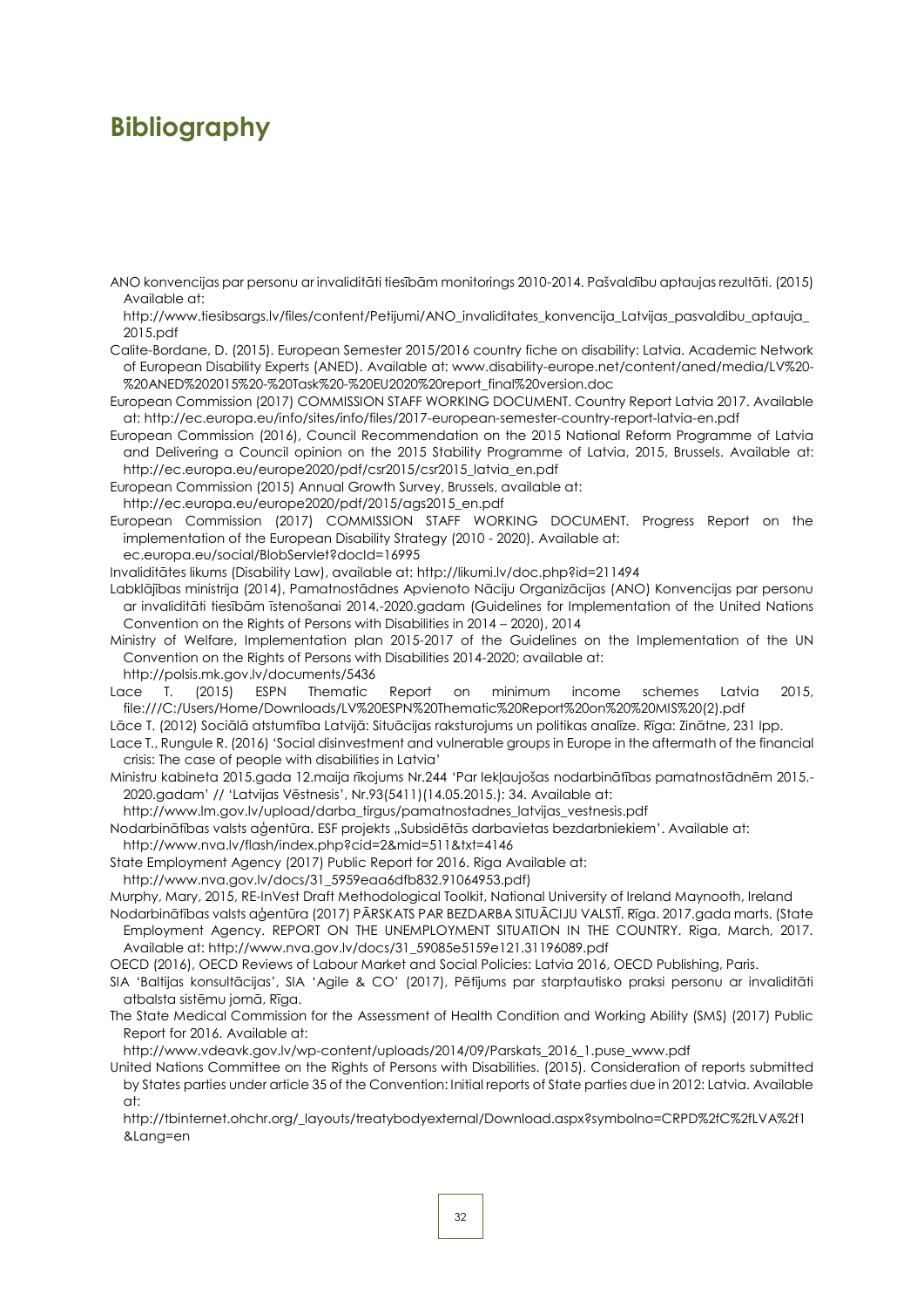World Bank (2013) Scientific research: Latvia: 'Who is Unemployed, Inactive or Needy? Assessing Post-Crisis Policy Options', Review of the key design parameters and legislation for social assistance programs in Latvia. Latvia GMI Program: Main Design Characteristics and Comparison with Minimum Income Schemes in Other EU Member States.

Zilvere R (2014) Country Document. Pensions, health and long-term care.